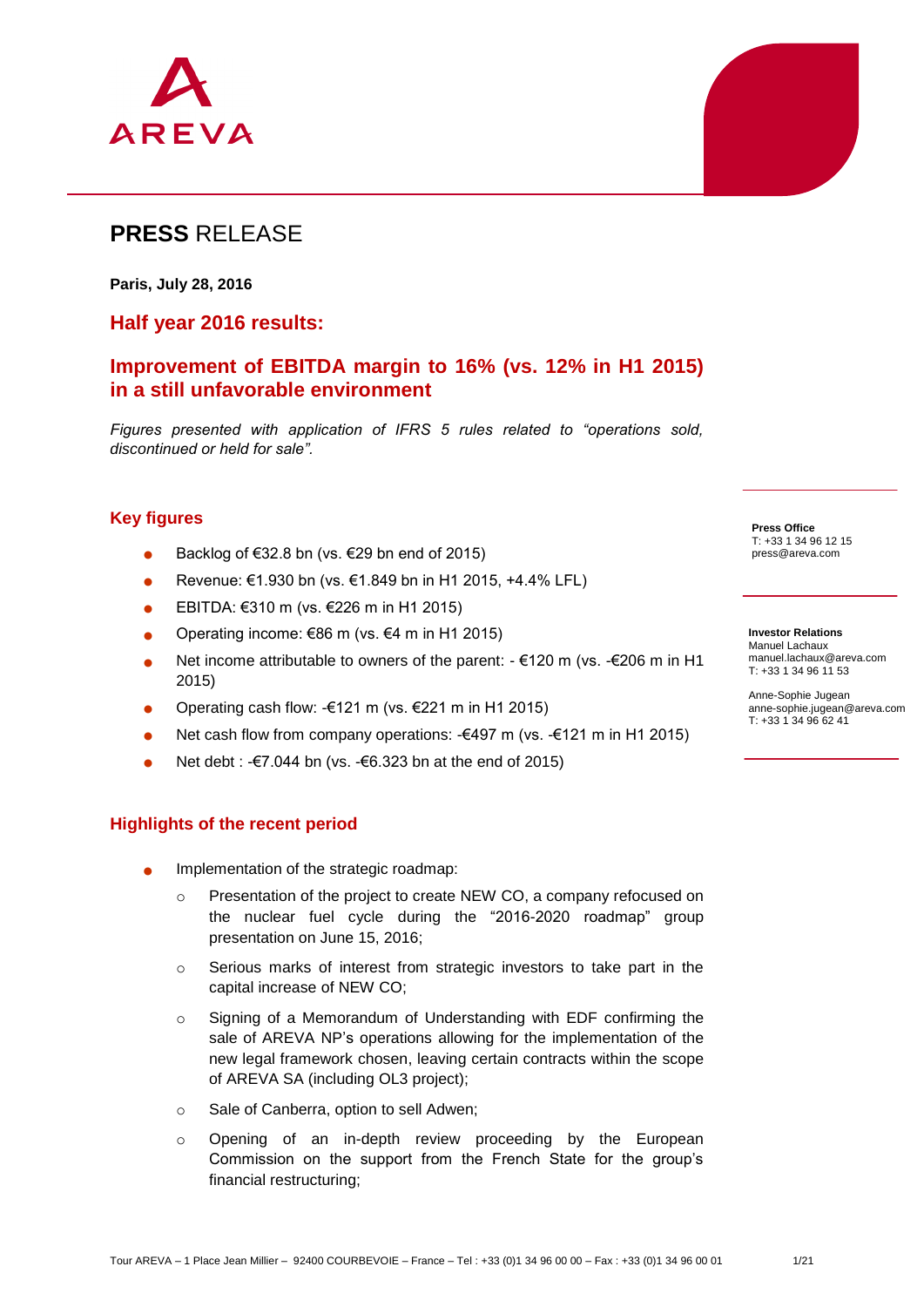

- Implementation of the performance plan:
	- €500 m EBITDA impact of the performance plan on a yearly basis (€324 m at the end of 2015) compared to 2014, equivalent to half of 2018 target of €1 Bn ;
	- $\circ$  Reduction in group workforce in line with the objective of 6,000 job cuts by the end of 2017. (3,400 departures since the end of 2014).
- Progress on major projects:
	- o Taishan 1: following the successful cold testing, hot start-up testing will begin soon;
	- o Olkiluoto 3: respect of the key milestones with submittal of the operating license request, continued electromechanical installation activities, and confirmation of the sequence for tests start-up, to begin in October;
	- o Flamanville 3: completion in June of the instrumentation and control system testing configuration for start-up testing scheduled in the fall.

#### **Financial outlook for the current year**

In view of the achievements of the  $1<sup>st</sup>$  half of 2016 and the financial outlook for the  $2<sup>nd</sup>$ half, net cash flow from company operations is now expected to be close to -1.5 billion euros in 2016 rather than the initial forecast of between -2 billion and -1.5 billion euros.

#### **12-month liquidity**

The company's liquidity for 2016 is ensured by lines of credit drawn on January 4 and 5, 2016 in the amount of 2 billion euros, and by a bridging loan of 1.2 billion euros granted in April by a banking pool, which would be due in January 2017 if drawn.

Beyond that, the group's liquidity will be ensured by the capital increase planned for early 2017. In the event of a temporary delay, AREVA would request a shareholder loan. These transactions will be carried out in compliance with European regulations.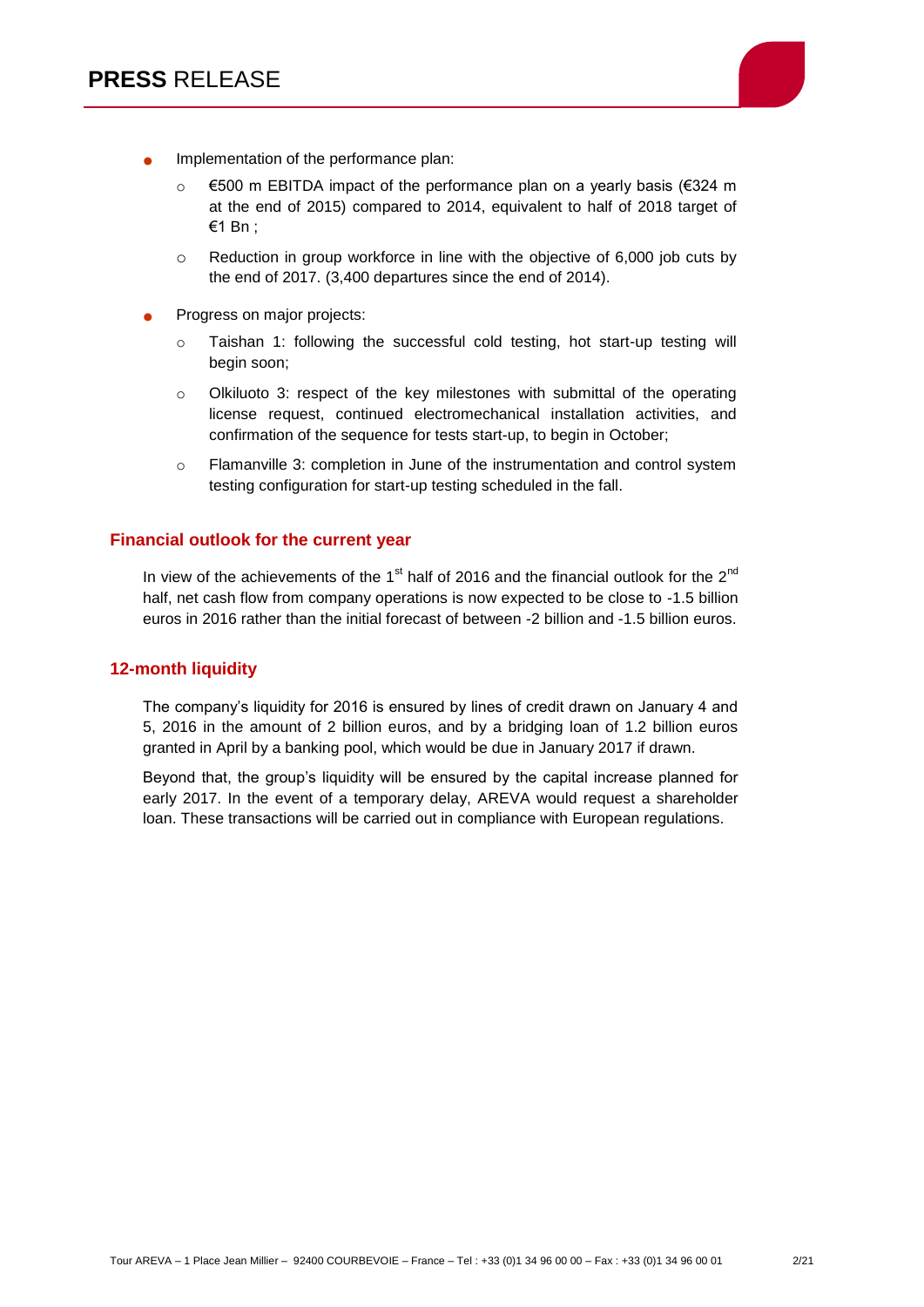

The AREVA Board of Directors, meeting this morning under the chairmanship of Philippe Varin, approved the financial statements for the period ended June 30, 2016.

Chief Executive Officer Philippe Knoche offered the following statement concerning the results:

*"The first half was an extremely active one for the consolidation of our base of operations and for the deployment of the strategic roadmap, where numerous milestones have been achieved.*

*Our backlog and revenue are rising, while operating profitability continues to improve notably thanks to our performance plans.* 

*On June 15, AREVA presented its action plan for the creation of NEW CO, which detailed the achievements necessary to the complete and effective transformation of AREVA. In particular, they include the plan to sell AREVA NP's operations, which met a new milestone with the signing of a memorandum of understanding with EDF, confirming the sale price*  and the schedule for closing by the end of 2017. Added to this memorandum of *understanding was the completion of the sale of Canberra, the shut-down of the Bioenergy business and the upcoming sale of Adwen.* 

*The group intensified its discussions aimed at attracting strategic investors which could participate in the capital increase for NEW CO. Signs of interest have already been given. Meanwhile, liquidity requirements were secured for 2016.*

*Armed with these actions and achievements, we refine our objective for net cash flow from company operations, putting it at -1.5 billion euros for the current year, in the upper end of the range indicated at the beginning of the year."*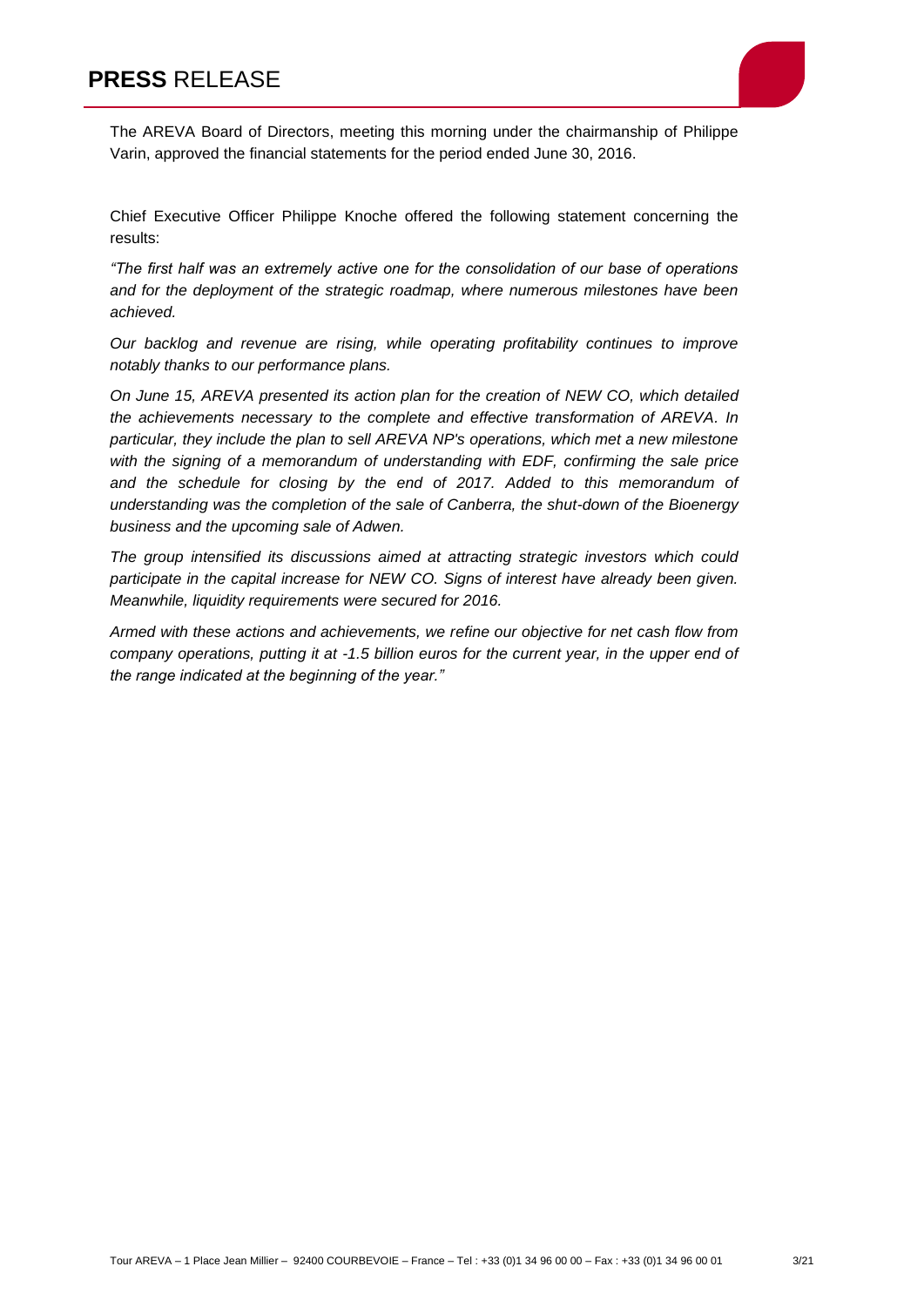

# **I. Analysis of the group's key figures**

Pursuant to IFRS 5, the statement of income and the statement of cash flows for the 1<sup>st</sup> half of 2015 were restated to present pro forma information comparable to the  $1<sup>st</sup>$  half of 2016; net income from operations whose sale is the subject of negotiations is presented on a separate line, "net income from operations held for sale".

The following operations meet the criteria of IFRS 5 for classification as "operations sold, discontinued or held for sale" at June 30, 2016:

- o AREVA NP (excluding the OL3 project, presented under "Corporate and other operations");
- o Nuclear Measurements;
- o Propulsion and Research Reactors;
- o Solar Energy.

At June 30, 2016, the financial results of Adwen (Wind Energy business) are recognized under the equity method and AREVA's interest in Adwen is classified under "assets held for sale" in the group's consolidated statement of financial position.

| In millions of euros                                                                                     | H1 2016   | H1 2015*   | Change     |
|----------------------------------------------------------------------------------------------------------|-----------|------------|------------|
|                                                                                                          |           |            | 2016/2015  |
| <b>Backlog</b>                                                                                           | 32,846    | 31,502     | +€1.344 bn |
| Revenue                                                                                                  | 1,930     | 1,849      | +€81 m     |
| <b>Reported EBITDA</b>                                                                                   | 310       | 226        | +€84 m     |
| In percentage of revenue                                                                                 | 16.1%     | 12.2%      | 3.8 pts.   |
| Reported operating cash flow                                                                             | (121)     | 221        | -€342 m    |
| <b>Reported operating income</b>                                                                         | 86        | 4          | +€82 m     |
| Net income attributable to owners of the parent from<br>operations sold, discontinued or held for sale** | 4         | (77)       | +€81 m     |
| Net income attributable to owners of the parent                                                          | (120)     | (206)      | +€86 m     |
| <b>Earnings per share</b>                                                                                | -€0.31    | -€0.54     | $+E0.23$   |
| Net cash flow from company operations                                                                    | (497)     | (121)      | -€376 m    |
|                                                                                                          | 6/30/2016 | 12/31/2015 |            |
| Net debt $(-)$ / net cash $(+)$                                                                          | (7,044)   | (6, 323)   | -€721 m    |

Adjusted for application of IFRS 5

\*\* AREVA NP operations (excluding the OL3 project), Nuclear Measurements, Propulsion and Research Reactors, and Solar Energy

Financial indicators are defined in the financial glossary in Appendix 6 - Definitions.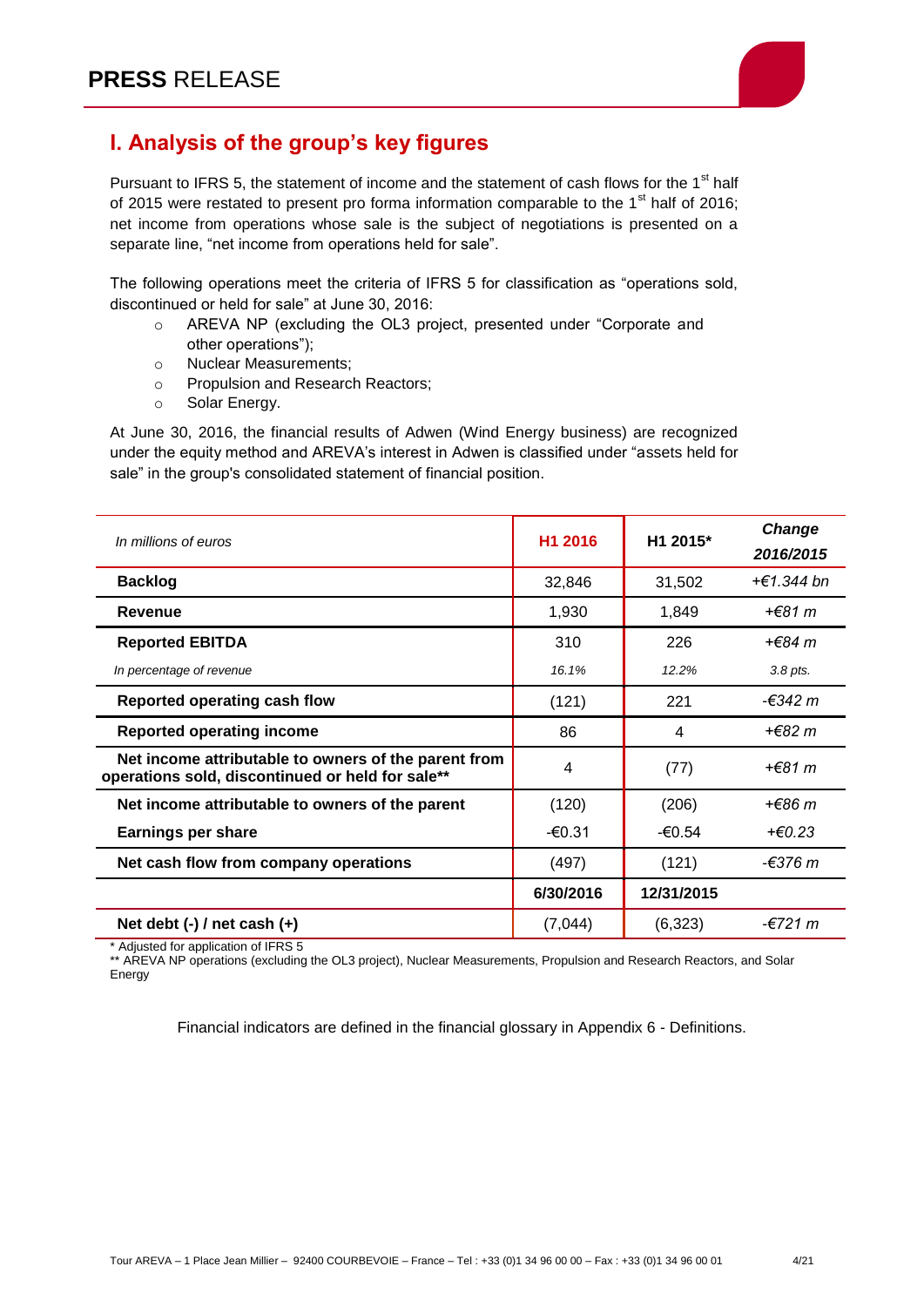

## **Backlog**

At June 30, 2016, the group had 32.8 billion euros in backlog, a sharp increase from December 31, 2015 (29 billion euros), representing close to eight years of revenue.

- The backlog in **Mining** rose sharply over the period, amounting to 9.4 billion euros at June 30, 2016.
- The backlog in the **Front End** (chemistry and enrichment) totaled 11.5 billion euros at June 30, 2016.
- In the **Back End** (recycling, logistics, dismantling and services, and international projects), the backlog was 11.6 billion euros at June 30, 2016, sharply up from December 31, 2015.

The order intake totaled 6.7 billion euros in the  $1<sup>st</sup>$  half of 2016, a strong increase compared with the  $1<sup>st</sup>$  half of 2015 (+0.8 billion euros).

#### **Revenue**

The group had consolidated revenue of 1.930 billion euros at June 30, 2016, an increase of 4.4% compared with the  $1<sup>st</sup>$  half of 2015 (+4.4% like for like). Foreign exchange had a positive impact of 0.5 million euros over the period. In the NEW CO scope<sup>1</sup>, revenue totaled 1.930 billion euros, an increase of 97 million euros in relation to that of June 30, 2015 (+5.2% like for like).

- **Mining** revenue came to 705 million euros at June 30, 2016, a decrease of 4.4% compared with the  $1<sup>st</sup>$  half of 2015 (-4.4% like for like). This change was mainly due to a less favorable delivery schedule over the period.
- **Front End** revenue totaled 384 million euros, an increase of 10.7% year on year (+10.1% like for like). This change is due to an increase in volumes of  $U_3O_8/UF_6$ sold internationally. Foreign exchange had a positive impact of 2.1 million euros over the period.
- The **Back End** had revenue of 832 million euros, an increase of 12.6% like for like compared with the same period in 2015. This growth from one year to the next is attributable to the Recycling operations, which benefitted mainly from catch-up revenue related to the signature of the treatment and recycling contract with EDF at the beginning of the year, and to a higher volume of business with European customers.
- **Corporate and other operations** generated revenue of 8 million euros, versus 32 million euros in the  $1<sup>st</sup>$  half of 2015 (23 million euros at constant consolidation scope and exchange rates).

 $\overline{a}$  $1$  Entity refocused on Mining, Front End and Back End operations, as described in the Market Update of June 15, 2016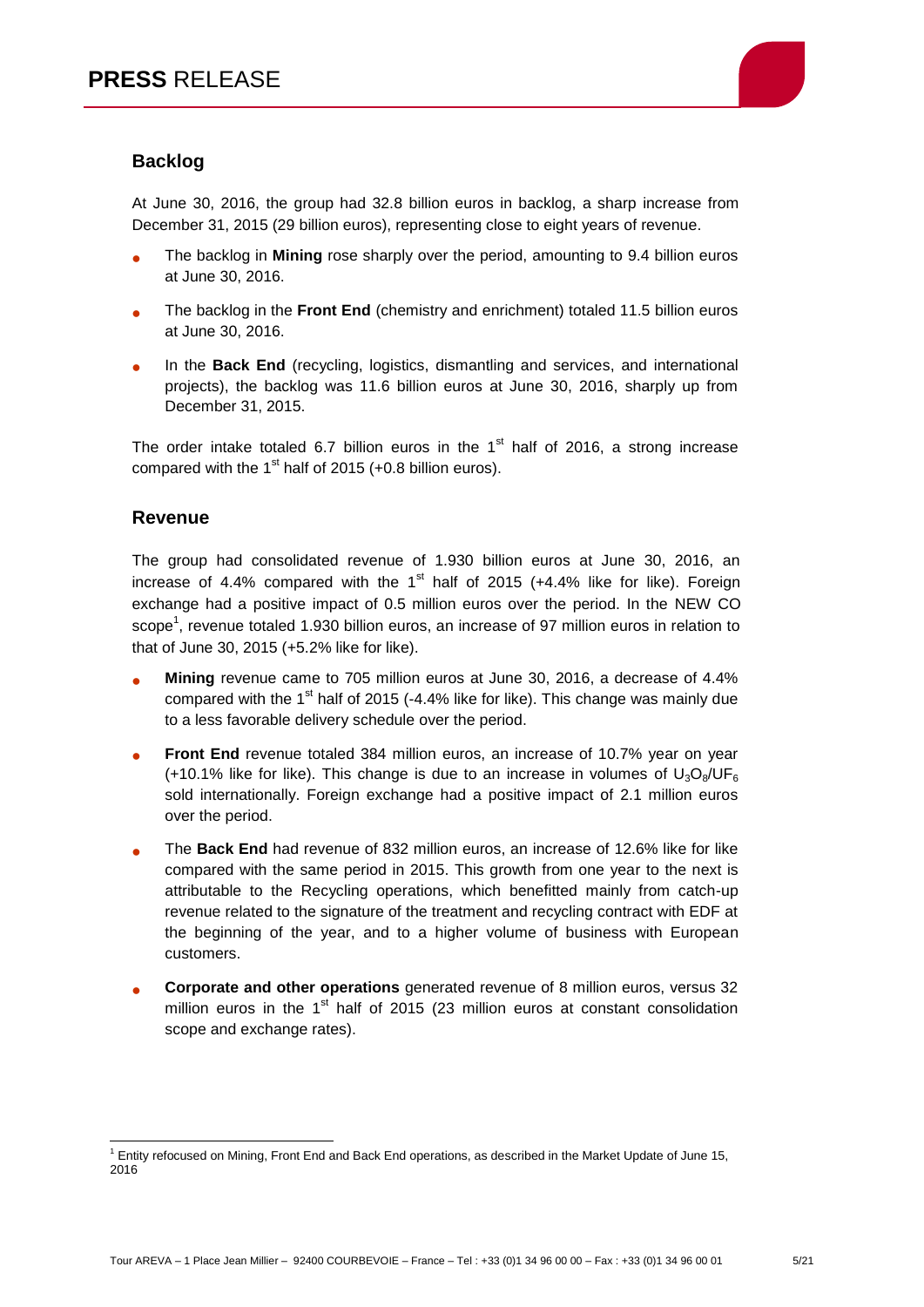

#### **Earnings before interest, taxes, depreciation and amortization (EBITDA)**

EBITDA rose in relation to the  $1<sup>st</sup>$  half of 2015, going from 226 million euros to 310 million euros in the 1<sup>st</sup> half of 2016. In the NEW CO scope<sup>1</sup>, EBITDA was 564 million euros, an increase of 157 million euros compared with June 30, 2015.

- **Mining** EBITDA was up, rising to 346 million euros in the 1<sup>st</sup> half of 2016 from 242 million euros in the  $1<sup>st</sup>$  half of 2015, due to higher production volumes, particularly with the ramp-up of the Cigar Lake mine in Canada and the impacts of the competitiveness plan.
- In the **Front End**, EBITDA amounted to 94 million euros in the  $1<sup>st</sup>$  half of 2016, compared with 119 million euros in the  $1<sup>st</sup>$  half of 2015. This change is due to the impact of a less favorable sales mix, offset in part by cost reductions attributable to the performance plan.
- The **Back End** recorded EBITDA of 237 million euros, a sharp increase in comparison with the 1<sup>st</sup> half of 2015 (+150 million euros), resulting in particular from the signature of the treatment and recycling contract with EDF at the beginning of the year as well as from the competitiveness plan.
- EBITDA in **Corporate and other operations**, which includes Bioenergy and the OL3 project, amounted to -367 million euros compared with -222 million euros in the  $1<sup>st</sup>$  half of 2015. This change is explained in particular by a higher level of activity on the Olkiluoto 3 EPR project (OL3) in relation to the same period last year.

## **Operating income**

Operating income for the group totaled 86 million euros in the 1<sup>st</sup> half of 2016, compared with 4 million euros in the 1<sup>st</sup> half of 2015. In the scope of NEW CO<sup>1</sup>, operating income rose 137 million euros to reach 191 million euros.

- Operating income for **Mining** was 21 million euros, compared with 139 million euros in the 1<sup>st</sup> half of 2015. In addition to the favorable operating items described to explain the change in EBITDA, operating income was affected by the impairment of certain mining assets in the amount of 203 million euros, resulting from the drop in uranium prices.
- The operating income for the **Front End** was -44 million euros, compared with -23 million euros in the  $1<sup>st</sup>$  half of 2015. This decrease of 21 million euros is explained by:
	- o A decrease in EBITDA of 25 million euros;
	- o A rise in amortization of the Georges Besse II plant;
	- o A positive change in the provision for SWU materials in the amount of 43 million euros. In fact, in the  $1<sup>st</sup>$  half of 2015, a provision of 86 million euros had been constituted to take into account the impact of the drop

 $\overline{a}$  $1$  Entity refocused on Mining, Front End and Back End operations, as described in the Market Update of June 15, 2016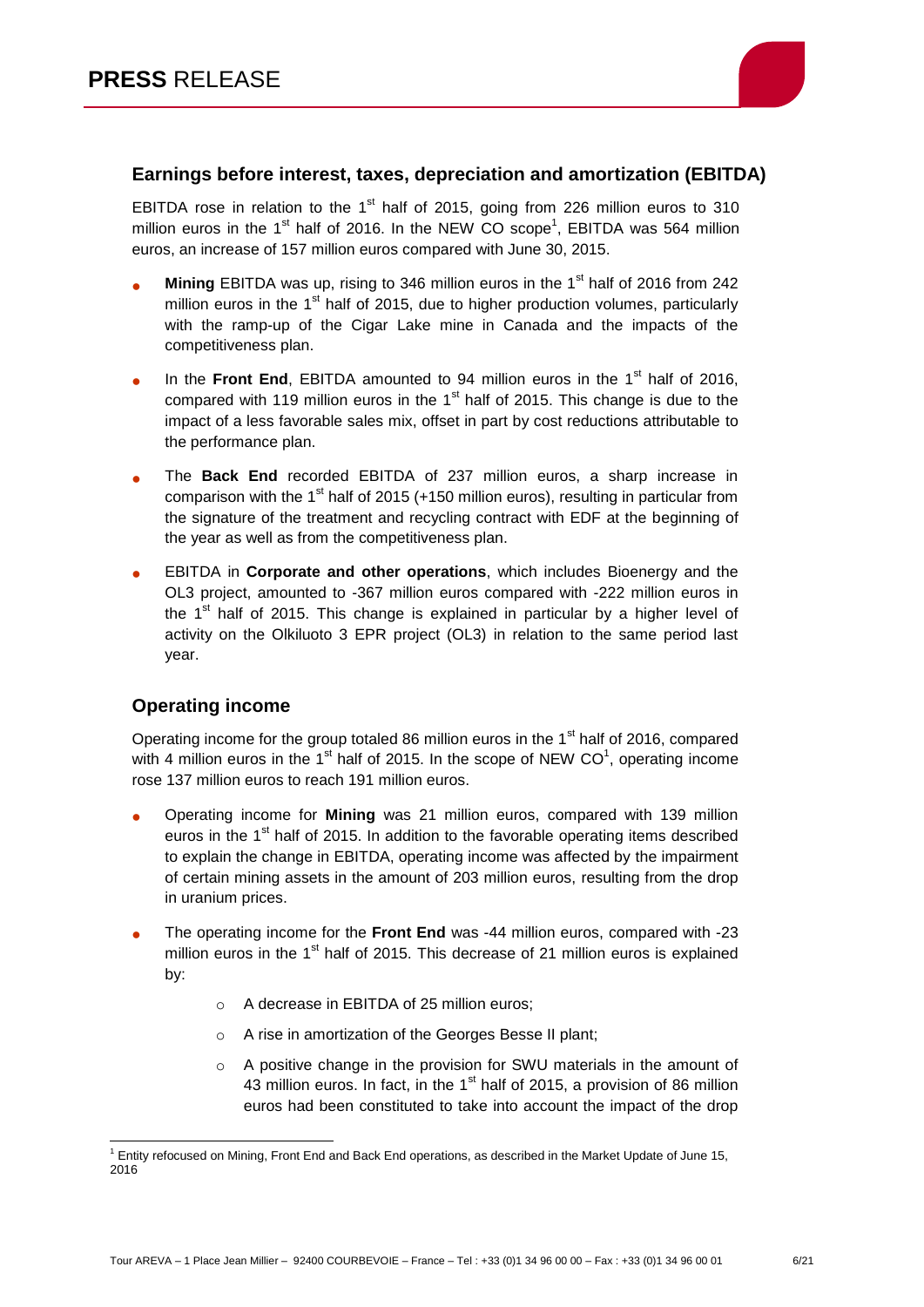

- o Other effects of lesser importance.
- The **Back End** recorded operating income of 93 million euros in the 1<sup>st</sup> half of 2016, an improvement of 109 million euros compared with the same period in 2015. Most of the increase was due to the signature of the recycling and treatment contract with EDF and to the results of the competitiveness plan already mentioned in the comments on the change in EBITDA.
- In **Corporate and other operations**, which includes Bioenergy and the OL3 project, operating income amounted to 15 million euros in the  $1<sup>st</sup>$  half of 2016. compared with an operating loss of 97 million euros in the  $1<sup>st</sup>$  half of 2015. This increase is explained by:
	- o Positive effects, in particular through the reversal on June 30, 2016 of a 180 million euros provision constituted at the end of 2015 for the estimated costs of the group's legal and financial restructuring. In fact, a tax ruling was obtained from the tax administration, and the legal plan for restructuring evolved;
	- o Negative impacts of lesser importance, such as an additional loss at completion of 41 million euros for the Olkiluoto 3 EPR and provisions for losses related to disputes and commercial litigation concerning uncompleted projects in Bioenergy in the amount of 38 million euros.

#### **Net income attributable to owners of the parent**

Net income attributable to owners of the parent was -120 million euros in the first half of 2016, close to that of the  $1<sup>st</sup>$  half of 2015 (-206 million euros).

The following in particular supplemented the items mentioned above for operating income (OL3 project and write-downs of mining assets in particular):

- The share in net income of joint ventures and associates, contributed mainly by Adwen and ETC, remained stable between the  $1<sup>st</sup>$  half of 2015 and the  $1<sup>st</sup>$  half of 2016, at -11 million euros.
- Net financial income amounted to -223 million euros, a drop of 179 million euros compared with the  $1<sup>st</sup>$  half of 2015, due in particular to higher borrowing costs and the impact of reduced discount and inflation rates on end-of-lifecycle operations in the cumulative amount of 69 million euros.
- The net tax expense for the  $1<sup>st</sup>$  half of 2016 was 45 million euros, compared with net tax expense of 61 million euros for the  $1<sup>st</sup>$  half of 2015.
- Net income after tax from operations sold, discontinued or held for sale amounted to 7 million euros in the  $1<sup>st</sup>$  half of 2016, compared with a loss of 100 million euros in the  $1<sup>st</sup>$  half of 2015. This increase is especially due to:
	- o For AREVA NP, a reduction of loss centers in Large Projects (excluding OL3, classified under "Corporate and other operations"), the effects of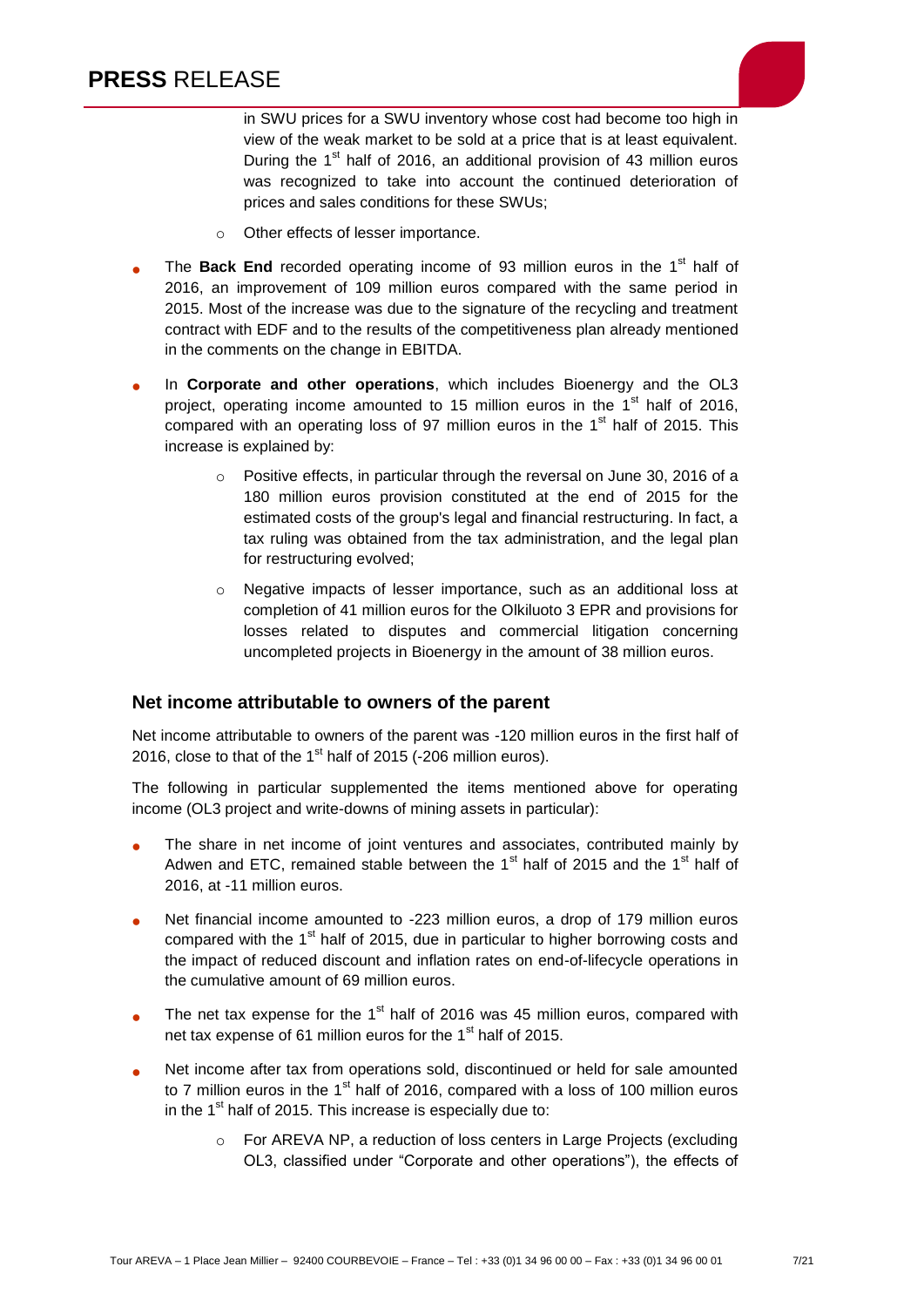

performance plans, and the neutralization of amortization and depreciation following application of IFRS 5 to that entity;

o In the Solar Energy business, completion of the last projects, in particular with the agreement signed on January 16 to transfer the solar field built in Rajasthan, India, to the customer in as-is condition.

## **Operating cash flow**

The items below explain the 342 million euro reduction in operating cash flow over the period (-121 million euros in the  $1<sup>st</sup>$  half of 2016 compared with +221 million euros in the  $1<sup>st</sup>$  half of 2015). Operating cash flow in the NEW CO scope<sup>1</sup> came to 70 million euros, versus 388 million euros a year ago.

In addition to the explanations concerning the change in EBITDA (see above), the other items explaining this change are as follows:

The change in operating WCR was negative, reaching -170 million euros in the  $1<sup>st</sup>$ half of 2016 compared with  $+327$  million euros in the 1<sup>st</sup> half of 2015 (-497 million euros).

In the  $1<sup>st</sup>$  half of 2016, the change in WCR was impacted in particular by:

- o the effects of restocking and consumption of prepayments received from customers in Mining due to the timing of deliveries;
- $\circ$  the effect of an unfavorable comparison in the Back End, that business having benefitted in the  $1<sup>st</sup>$  half of 2015 from a customer payment covering services from a previous period;

These negative effects were only partially offset by the slower growth of inventories and decreased accounts receivable and trade accounts payable in the Front End.

The group's net operating CAPEX totaled 261 million euros in the  $1<sup>st</sup>$  half of 2016, compared with 329 million euros over the same period in 2015. This decrease of 67 million euros is due in particular to the start of production of the Cigar Lake mine in Canada in 2015 and to the reduction of capital expenditure on the Georges Besse II plant.

#### **Net cash flow from company operations**

Net cash flow from company operations amounted to -497 million euros in the 1<sup>st</sup> half of 2016, compared with -121 million euros in the  $1<sup>st</sup>$  half of 2015.

Added to the operating cash flow of continuing operations, whose change is explained above, were in particular:

- net cash flow from operations sold, discontinued or held for sale (notably AREVA NP excluding the OL3 project, Canberra, AREVA TA and Solar Energy) in the amount of -141 million euros (vs. -137 million euros in the 1<sup>st</sup> half of 2015);
- borrowing costs in the amount of -159 million euros, up 34 million euros due to the group's increased debt, and to the payment of fees associated with the bridging loan;
- cash related to end-of-lifecycle operations in the amount of 23 million euros (vs. -12 million euros at June 30, 2015);

<sup>1</sup> Entity refocused on Mining, Front End and Back End operations, as described in the Market Update of June 15, 2016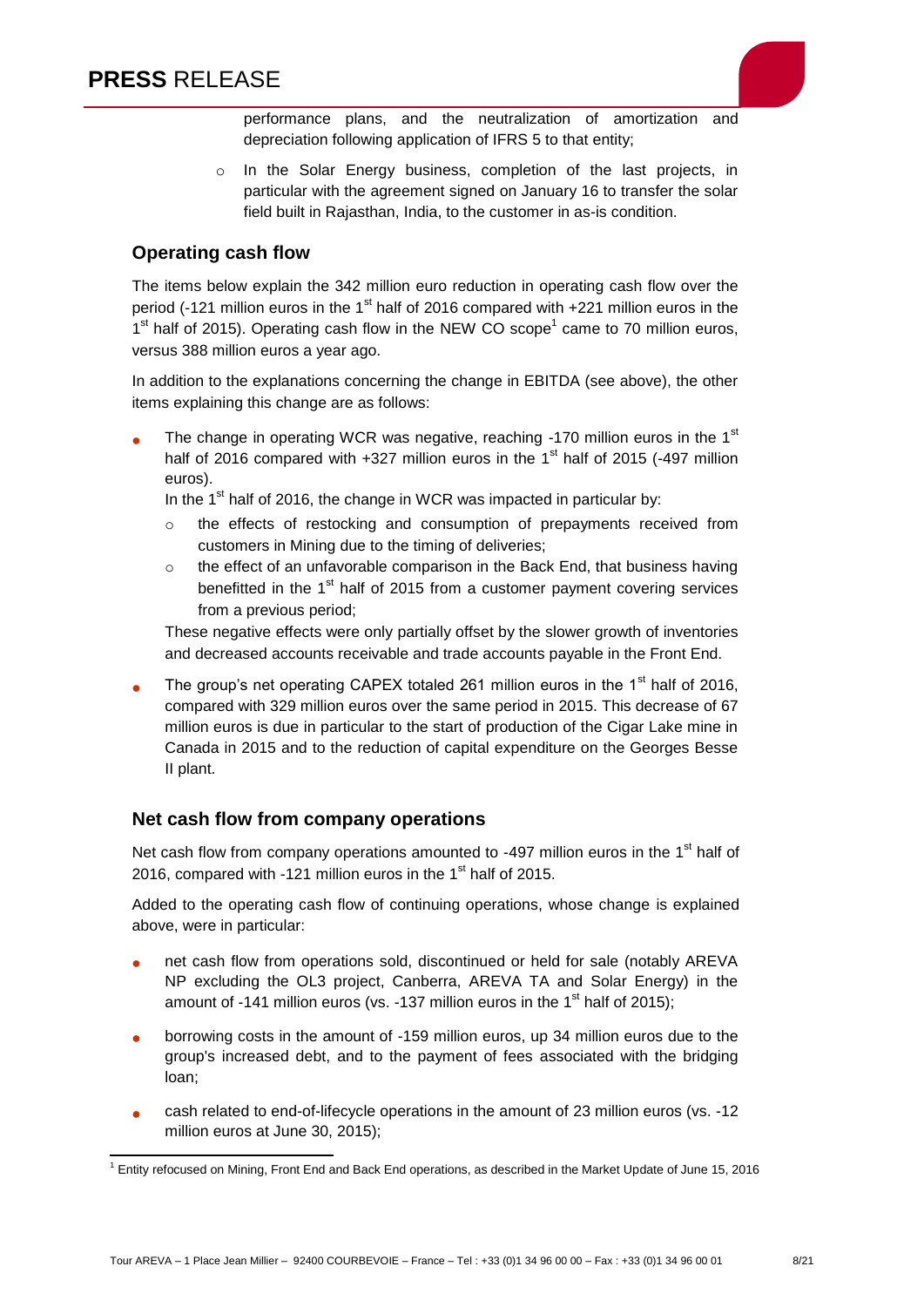

 tax disbursements in the amount of -62 million euros (-12 million euros compared with last year).

#### **Net financial debt and cash**

The group's net financial debt totaled 7.044 billion euros at June 30, 2016, compared with 6.323 billion euros at December 31, 2015.

- This 721-million-euro increase in net debt is explained by:
	- $\circ$  Net cash flow from company operations in the amount of -497 million euros, and:
	- $\circ$  The non-renewal at June 30, 2016 of factoring transactions carried out at the end of 2015 in the amount of -152 million euros;
	- o Various impacts of lesser importance.
- AREVA's bond issues outstanding totaled 6.1 billion euros at June 30, 2016.
	- o At June 30, current financial debt, which reconciles gross cash of 2.1 billion euros and available net cash of 171 million euros, totaled 1.887 billion euros. It consists mainly of:
	- $\circ$  scheduled repayment of the bond maturing in September 2016 in the amount of 968 million euros;
	- o scheduled repayments of draws on bilateral lines of credit in the amount of 595 million euros;
	- o scheduled repayments of the redeemable loan for structured financing of the Georges Besse II plant in the amount of 58 million euros;
	- o accrued interest on bond issues in the amount of 120 million euros;
	- o commercial paper in the amount of 4 million euros; and
	- o current bank credit facilities and positive credit balances in the amount of 69 million euros.

## **II. Highlights of the recent period**

#### **Deployment of the strategic roadmap**

- Plan to sell AREVA NP:
	- o The AREVA Board of Directors approved the signing of a memorandum of understanding formalizing the progress in the discussions with EDF and confirming the sale of AREVA NP's operations (excluding certain contracts, including "OL3"), for an asset value of 2.5 billion euros for 100%. The two companies target a bidding offer before the end of November 2016;
	- $\circ$  This memorandum of understanding takes into account the choice of option B presented during the Market Update of June 15, which ultimately maintains certain contracts (including the OL3 contract) within AREVA NP in the AREVA SA scope of consolidation, with the necessary resources and in compliance with contractual obligations. The other operations of AREVA NP will be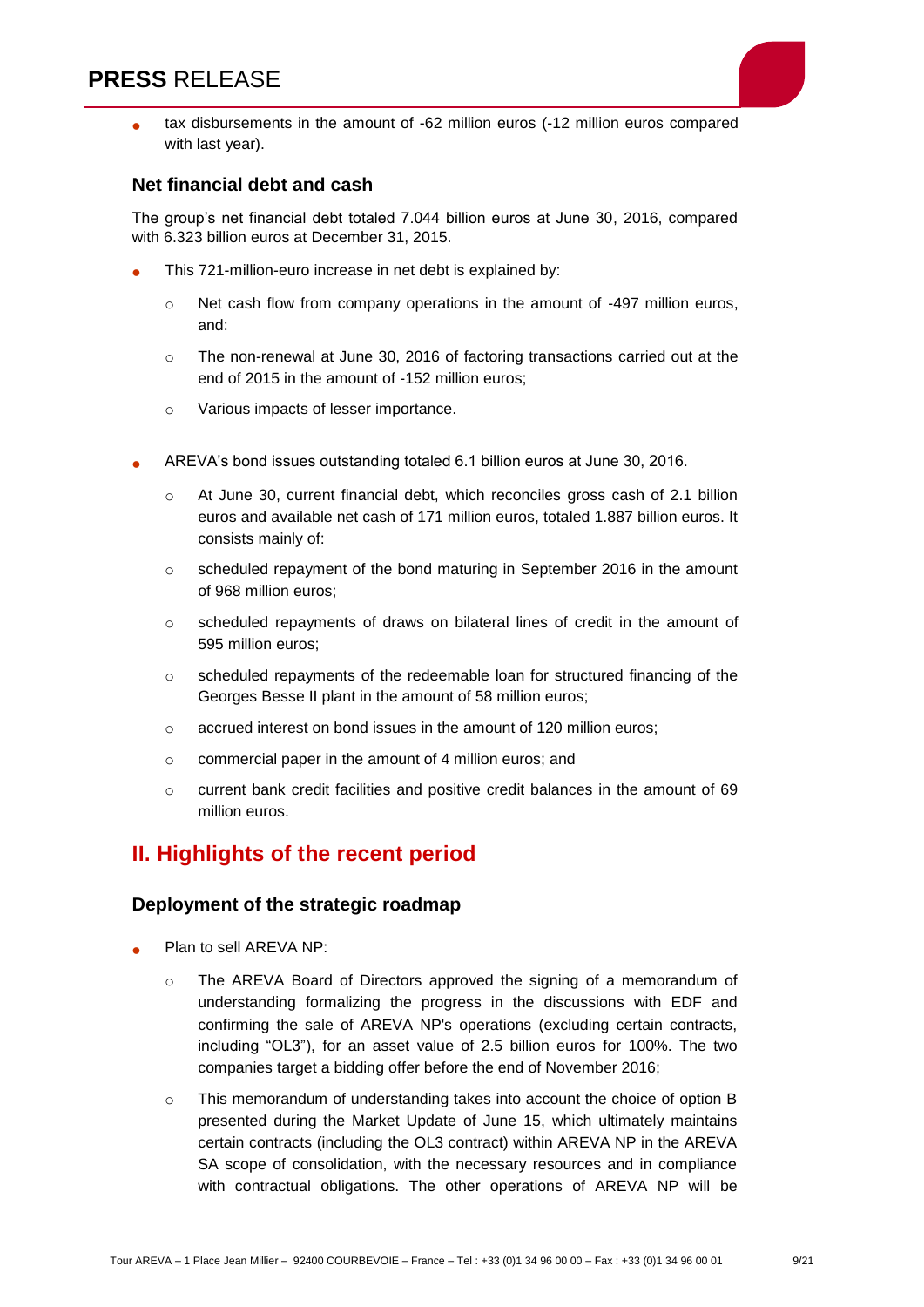

transferred to a subsidiary 100% owned by AREVA NP, temporarily called "NEW NP", to be sold to EDF and to strategic investors;

- o Outstanding contracts from the component plants currently undergoing an audit, and for which anomalies might be identified by the time the deal closes, would be covered by a liability guarantee. Expired contracts (i.e. for which contractual obligations including the guarantee have expired) will not be transferred to NEW NP;
- $\circ$  The deal is scheduled to close in the 2<sup>nd</sup> half of 2017, after the plan has been presented to employee representatives and subject to the receipt of the necessary authorizations from the competent authorities, in particular from the ASN regarding the acceptability of the FA3 reactor vessel;
- $\circ$  In addition, the two companies decided to combine their engineering resources in the design and construction of new nuclear islands and their related operational instrumentation and control systems for projects in France and internationally with the creation of the NICE company, with EDF holding 80% and AREVA NP 20%.
- Change in governance:

In view of the plan for the reorganization of AREVA and the sale of AREVA NP, the group has been organized since July  $1<sup>st</sup>$  into two separate entities, NEW CO and AREVA NP, under the responsibility of Philippe Knoche and Bernard Fontana respectively. The executive management and Board of Directors of AREVA SA remain unchanged.

Sale of Canberra:

AREVA and the industrial group Mirion Technologies announced on July 1<sup>st</sup> the completion of the sale of Canberra.

Plan to sell Adwen:

On June 17<sup>th</sup>, Gamesa and AREVA signed an amendment to the shareholders' agreement for Adwen, their joint venture in offshore wind, under which AREVA has three months, until September  $16<sup>th</sup>$ , to exercise one of the following options:

- o Sell its shares in Adwen to Gamesa, or
- o Sell 100% of the Adwen shares to the third-party investor that submits a more attractive binding offer over the period. The sale of the entire Adwen capital is possible through the drag-along right that AREVA has in its Gamesa stake.
- Plan to sell AREVA TA:
	- o The process to sell AREVA TA was initiated at the end of 2015 and is in line with the recommendations of the report from the Secretary General of Defense and National Security.
	- $\circ$  Negotiations with the potential buyers are in progress, and the objective is to finalize the deal at the end of 2016 or the beginning of 2017.
- Restructuring of the group and plan for capital increases:
	- $\circ$  Since the Market Update of June 15<sup>th</sup>, the group continues its structuring work in order to set up NEW  $CO - a$  company devoted to the nuclear fuel cycle  $-$ ,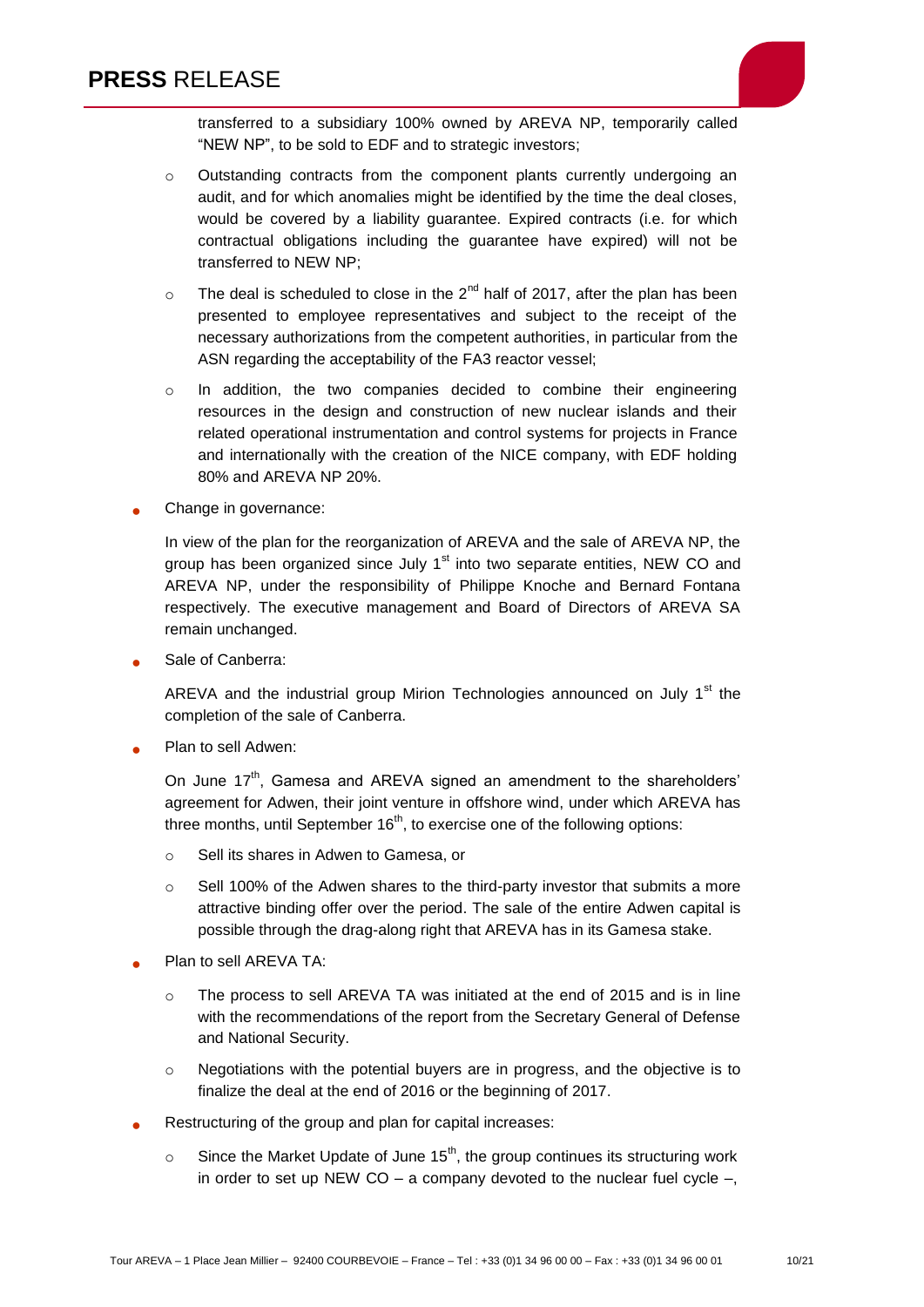

and has intensified its discussions with strategic investors which could participate in the capital increase of NEW CO. Expressions of interest have been formulated by Asian industrial groups, and the objective now is to receive binding offers;

 $\circ$  On July 19<sup>th</sup>, the European Commission opened an in-depth review proceeding to assess the compatibility of aid that AREVA would receive from the two planned capital increases (for AREVA SA and NEW CO) in which the French State would participate.

#### **Implementation of the performance plan**

- Progress on portfolio of projects and recorded savings:
	- o The portfolio of projects, which ensures that some 1 billion euros in savings will be achieved within the scope of the group's consolidation in 2018, rose sharply in the  $1<sup>st</sup>$  half of 2016, going from 986 million euros in actions valued at December 31, 2015 to 1.123 billion euros at June 30, 2016;
	- $\circ$  The most significant action plans conducted in the 1<sup>st</sup> half related to the renegotiation of electricity contracts and to the optimization of the group's property sites;
	- o The impact of the performance plan on EBITDA reached 500 million euros on an annual basis (324 million euros at the end of 2015) compared to 2014, equivalent to half of 2018 target of 1 billion euros.
- Manpower adjustment in the group:
	- $\circ$  In France, the voluntary departure plans launched in early April ended for AREVA Mines, AREVA NC and AREVA NP, having achieved their manpower reduction objectives. The plans remain open for the three other group companies concerned by these measures;
	- $\circ$  AREVA had a total workforce of 38,484 employees at the end of June 2016. compared with 39,555 at the end of December 2015.
- Status of component manufacturing:
	- o The quality audit of the Creusot plant launched at the end of 2015 continued in the  $1<sup>st</sup>$  half of 2016. In connection with the audit, all of the quality processes were reviewed and improvement measures are being taken. The audit was supplemented by a preliminary analysis of all of the forged parts manufacturing reports with the objective of identifying potential anomalies. Reports presenting practices that are not in compliance with Creusot's quality assurance rules were identified. The anomalies found are the subject of technical characterization. This audit is being carried out with the concerned operator. The objective is to validate the characterization performed and to deal with the anomalies while providing customers and the safety authorities appropriate technical justification in terms of the contractual and regulatory requirements ensuring the operability of the parts;
	- $\circ$  An information and discussion process in which the nuclear safety authority ASN in particular is involved is being deployed. All of the customers concerned by the anomalies identified have been informed by AREVA;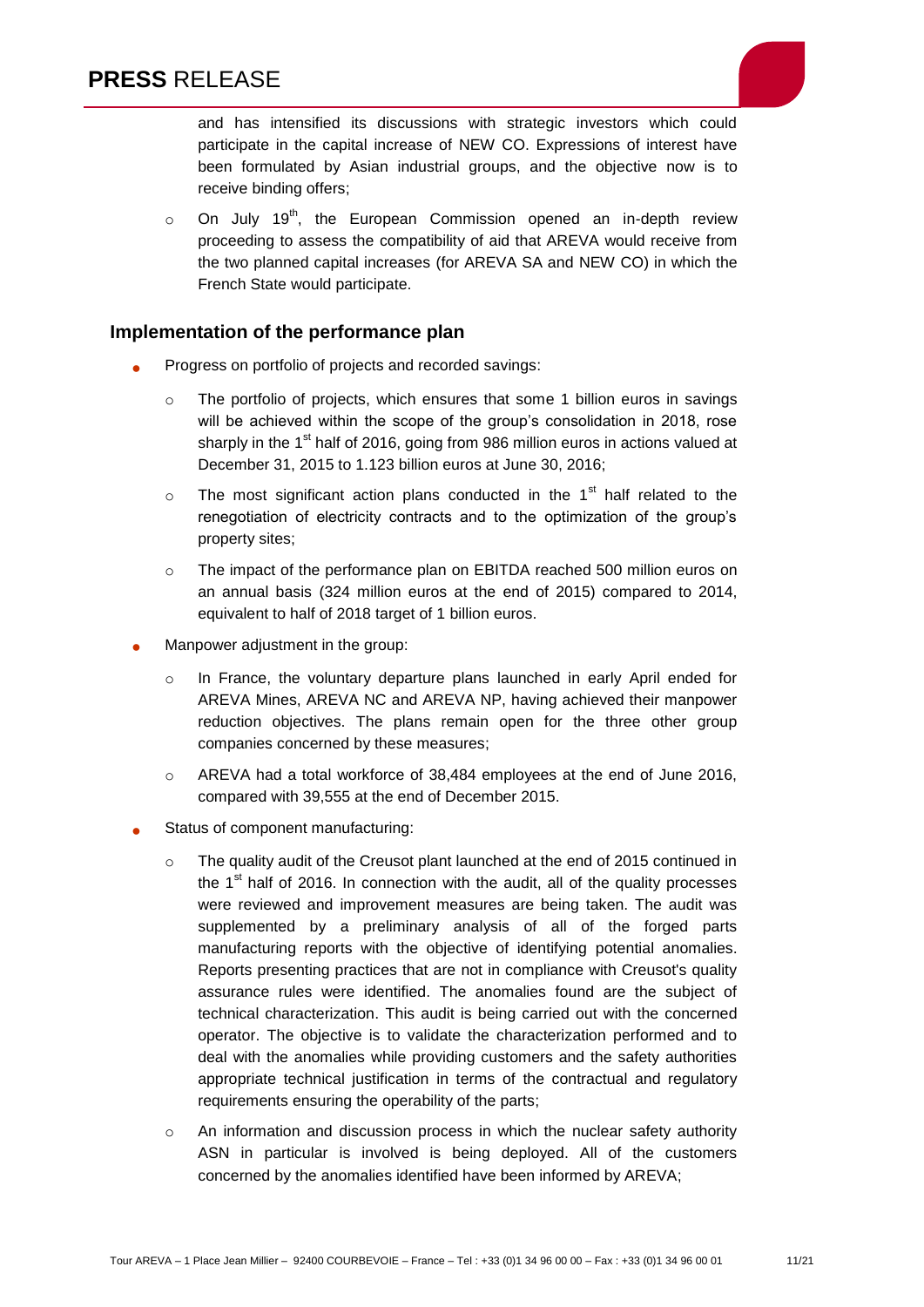

- o Since May 2016, the audit has been extended to the Saint-Marcel and Jeumont sites as well. No similar anomalies have been identified at those two sites as of the date of these financial statements;
- o In addition, following the deficiencies found in April 2015 relative to tensile test protocols at the Creusot laboratory, systematic verification was undertaken to justify the parts concerned through analyses or repeated tests on test specimens. Deviations for the identified anomalies are being dealt with in association with the customers.

#### **Progress on major projects**

- Taishan 1 & 2:
	- $\circ$  After the success of the cold tests and leak tests of the unit 1 containment building in March and June, configuration for the control system is being completed in preparation for the upcoming hot start-up tests;
	- $\circ$  The operational instrumentation and control system cabinets of unit 2 were delivered in May.
- Flamanville 3:
	- $\circ$  In the 1<sup>st</sup> half of 2016, AREVA launched the test program concerning the bottom head and closure head of the Flamanville 3 reactor vessel, in line with the framework of the nuclear safety authority's requirements as defined in its letter of December 12, 2015. This program is subject to surveillance by the notified organization designated by the nuclear safety authority ASN. EDF is involved in those tests. The program involves the performance of mechanical tests to characterize the properties of the materials and verify their conformity. Three sacrificial parts are used. At the end of June 2016, progress on this program was on schedule and the initial results were consistent with expectations. AREVA's final report on the tests is expected at the end of 2016 and will be reviewed by the nuclear safety authority ASN;
	- o The configuration of the operational instrumentation and control system finalized in June will enable start-up testing to begin in the fall.
- Olkiluoto 3:

During the  $1<sup>st</sup>$  half of 2016, construction of the Olkiluoto 3 EPR advanced in compliance with the milestones of the critical path:

- o Submittal by TVO of the operating license request to the Finnish government ;
- o Start of process testing in April;
- o Continuation of electromechanical installation activities, in particular electricity/instrumentation and control system;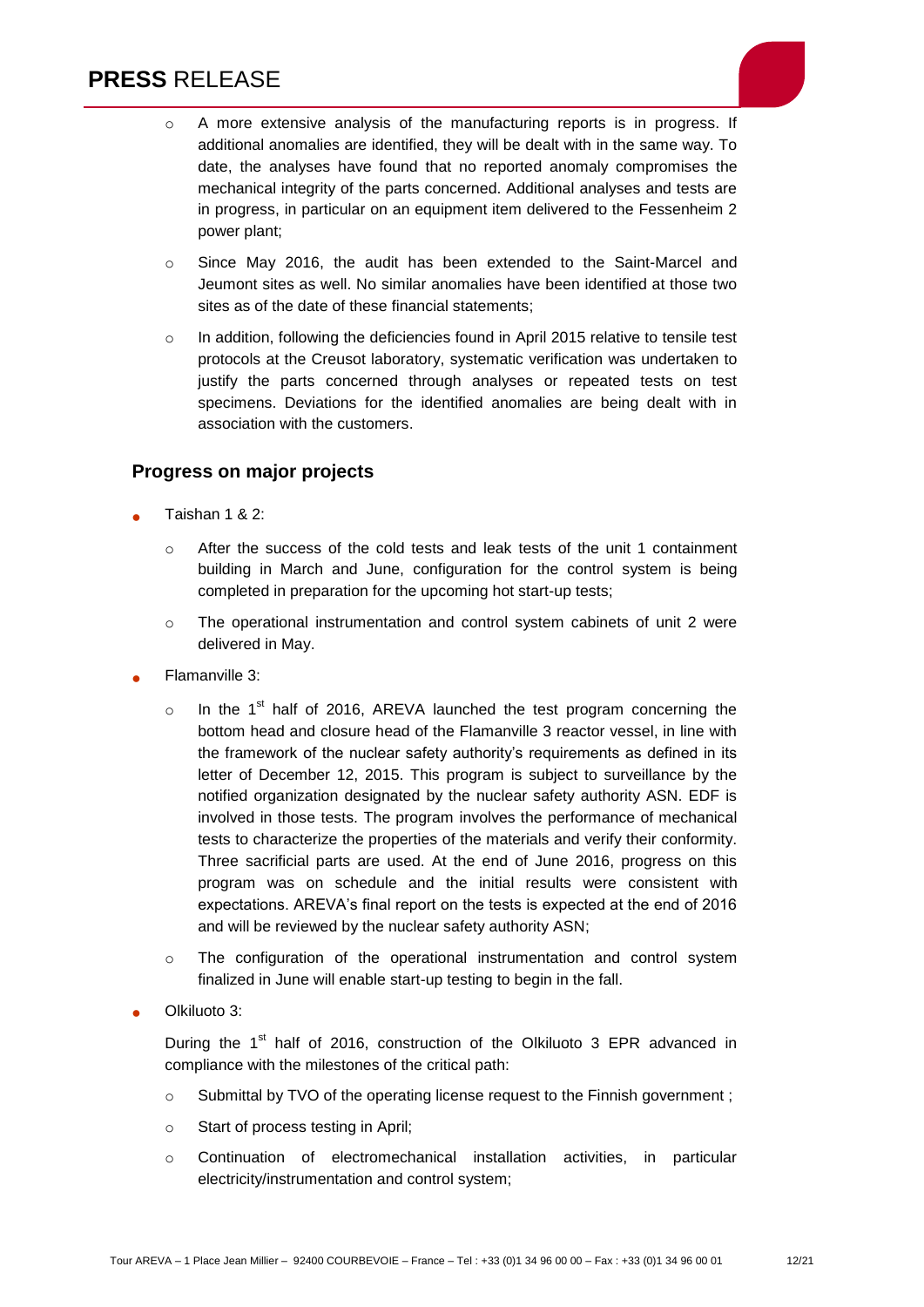

- o Completion of the piping installation project;
- o Confirmation of the reactor vessel flushing sequence to begin in October 2016, ahead of current schedule estimates by six weeks.

# **III. Financial outlook and 12-month liquidity**

#### **Financial outlook for the current year**

In view of the measures taken in the  $1<sup>st</sup>$  half to limit spending and the sale of Canberra to Mirion Technologies, which constituted a significant unknown factor for the financial trajectory in 2016, the group now anticipates net cash flow from company operations of close to -1.5 billion euros for the year in progress, in the upper end of the previously announced range of euros -2 billion to -1.5 billion euros.

#### **12-month liquidity**

The company's liquidity for 2016 is ensured by lines of credit drawn on January 4 and 5, 2016 in the amount of 2 billion euros, and by a bridging loan of 1.2 billion euros granted in April by a banking pool, which would be due in January 2017 if drawn.

Beyond that, the group's liquidity will be ensured by the capital increase planned for early 2017. In the event of a temporary delay, AREVA will request a shareholder loan. These transactions will be carried out in compliance with European regulations.

The success of the group's restructuring plan and its approval by the Commission assume that certain fundamental conditions are met, including:

- Implementation of the memorandum of understanding of July 28, 2016 related to the sale of AREVA NP's operations to EDF (excluding the OL3 contract);
- Finalization of the group's legal and financial structuring following the methods outlined during the Market Update of June 15, 2016.

In view of the foregoing, and based on currently available information, the group believes that it will have sufficient financial strength to meet its requirements and obligations.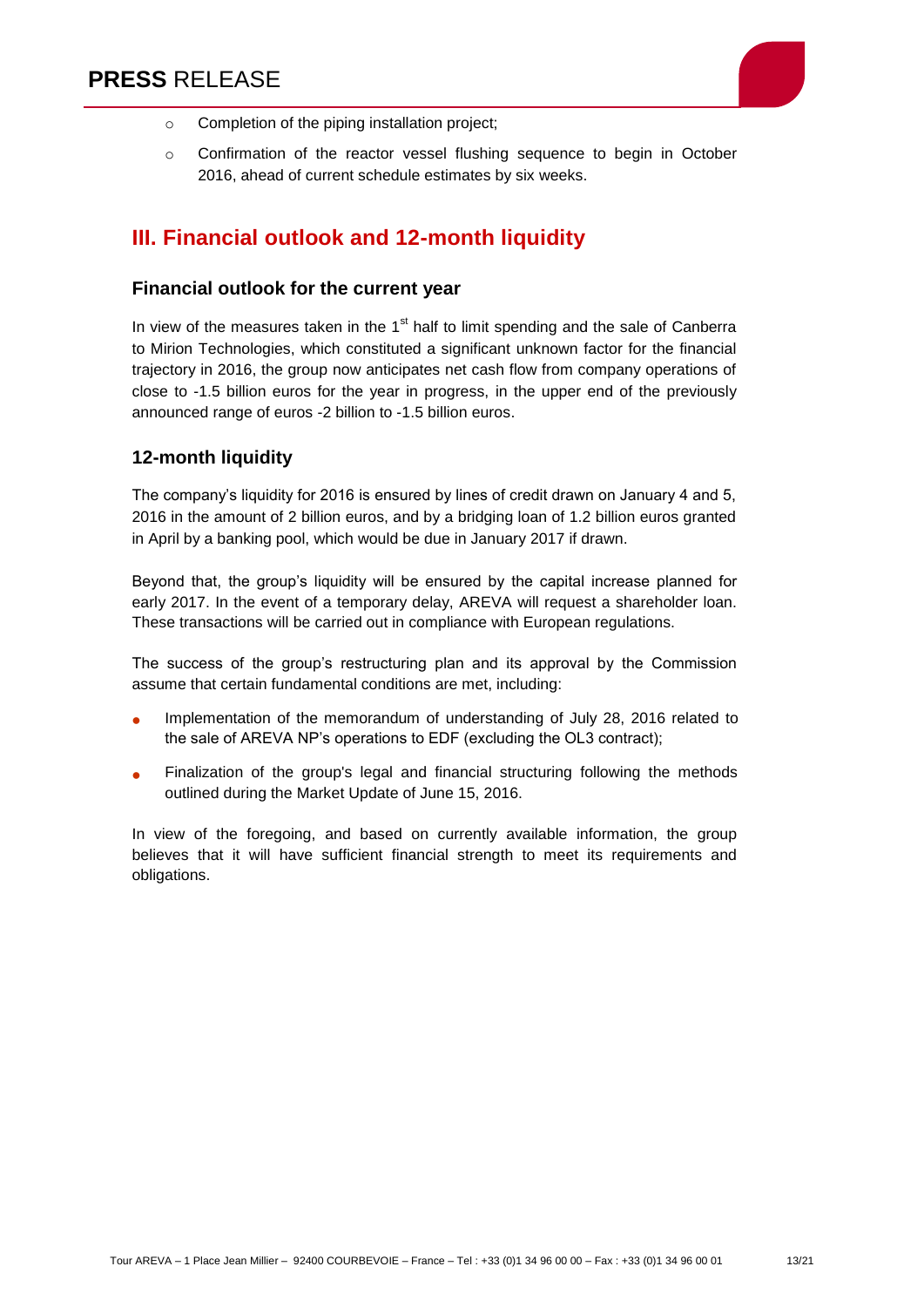# **Upcoming events and publications**

## **July 28, 2016 – 18:00 CEST Webcast and telephone conference 2016 half-year results**

To access the presentation of results held today at 18:00 (Paris time), please follow the links below:

*French version:* [http://webcast.areva.com/20160728/resultats\\_semestriels\\_2016/](http://webcast.areva.com/20160728/resultats_semestriels_2016/) *English version:* [http://webcast.areva.com/20160728/2016\\_first\\_half\\_results/](http://webcast.areva.com/20160728/2016_first_half_results/)

## **Note:**

Status of 1st half 2016 financial statements as concerns the Statutory auditors' limited review:

The limited external audit reviews of the consolidated half-year financial statements have been carried out and the certification report is being issued.

Forward-looking statements:

This press release and the information contained herein do not constitute an offer for the sale or purchase or any solicitation of any offer to sale or purchase shares of AREVA in any jurisdiction.

The dissemination, publication or distribution of this press release in certain countries may constitute a violation of applicable legal and regulatory provisions. Accordingly, persons who are physically located in such countries in which this press release is disseminated, published or distributed are required to obtain information on any applicable local restrictions and to comply therewith.

This press release constitutes a promotional communication and not a prospectus within the meaning of Directive 2003/71/EC issued by the European Parliament and Council on 4 November 2003 as amended notably by Directive 2010/73/EU issued by the European Parliament and Council on 24 November 2010, as amended and as transposed in each Member State of the European Economic Area.

This release does not constitute an offer of transferable securities or any kind of solicitation to purchase transferable securities in the United States. The transferable securities that are mentioned in this release have not been and will not be registered within the meaning of the US Securities Act 1933 as amended (the "US Securities Act") and cannot be offered or sold in the United States without registration, or an exemption from the registration requirement, pursuant to the US Securities Act. AREVA does not intend to register all or part of any offering in the United Stated or to perform any public offering in United States.

This document includes forward-looking statements relating to the financial position, the results, the operations, the strategy and the perspectives of AREVA. These statements includes projections and estimates as well as assumptions on the basis of which these projections and estimates are based, statements relating to projects, objectives and expectations relating to future operations, products and services and future performance. Although AREVA's management believes that these forward looking statements are reasonable, investors and holders of AREVA's securities are warned that these forward looking statements are subject to many risks and contingencies which are difficult to predict and generally outside of AREVA's control, that may lead to expected results and developments materially differing from those included, expressed or implied in the forward looking statements and information. These risks and contingencies include those detailed or identified in the public documents filed by AREVA with the AMF, including those mentioned in the "Risk Factors" section of the reference document registered with the AMF on 12 April 2016 (available on AREVA's website : www.areva.com). These forward looking statements are therefore not guarantees of the future performance of AREVA. These forward looking statements are only given as at the date of this press release. AREVA does not undertake to update or revise the forward looking statements and information that may be presented in this document subject to applicable legal and regulatory requirements.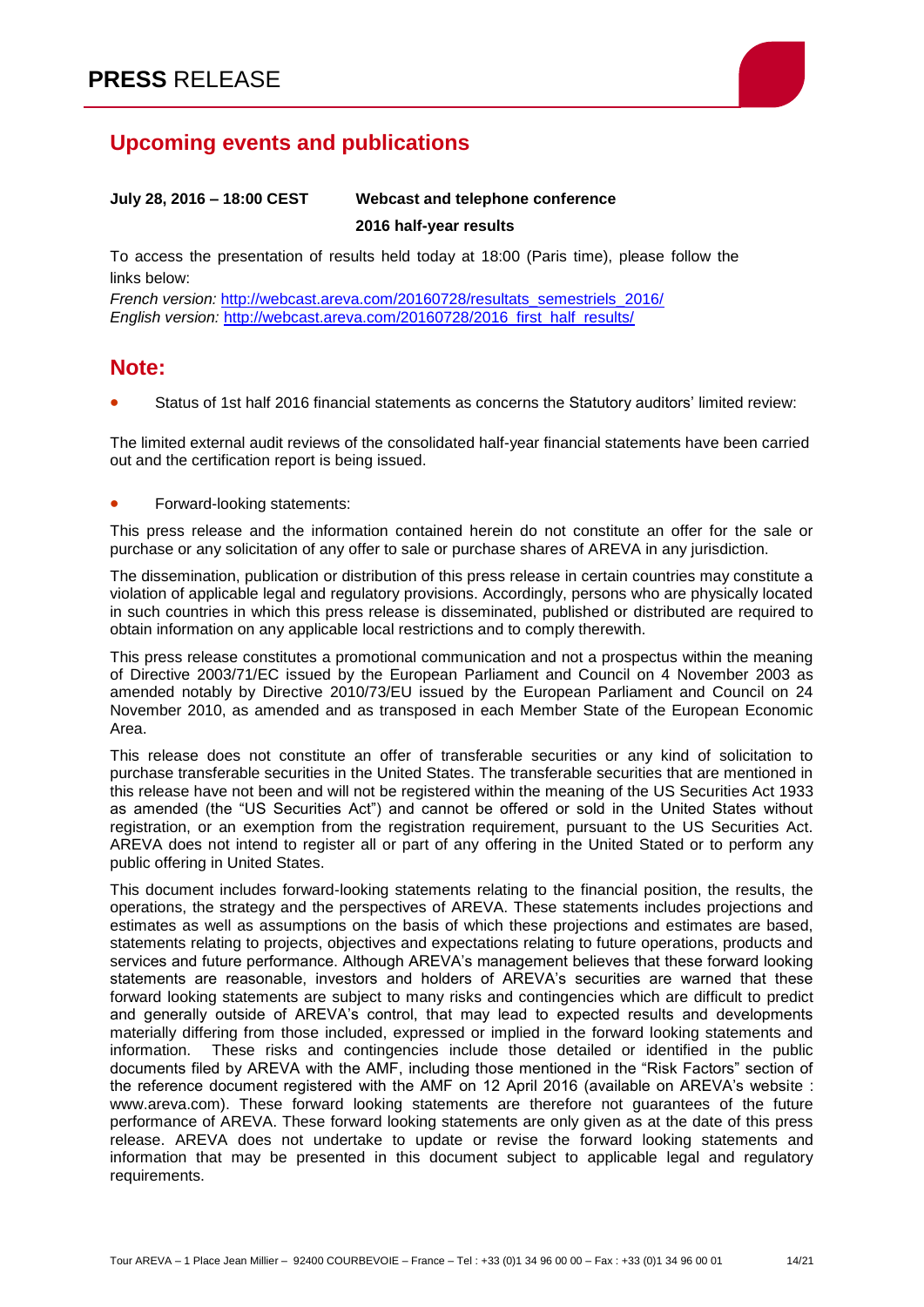

# **Appendix 1 - Consolidated revenue by quarter**

| In millions of euros                 | 2016  | 2015*                   | 2016/2015 change<br>in $%$ | 2016/2015 change<br>in % like for like** |  |
|--------------------------------------|-------|-------------------------|----------------------------|------------------------------------------|--|
|                                      |       | 1 <sup>st</sup> quarter |                            |                                          |  |
| Mining                               | 185   | 344                     | $-46.3%$                   | $-47.9%$                                 |  |
| <b>Front End</b>                     | 203   | 132                     | $+53.1%$                   | $+51.9%$                                 |  |
| <b>Back End</b>                      | 430   | 340                     | $+26.4%$                   | $+26.1%$                                 |  |
| Corporate and other<br>operations*** | 8     | 16                      | $-47.9%$                   | $-44.6%$                                 |  |
| <b>Total</b>                         | 826   | 832                     | $-0.8%$                    | $-2.2%$                                  |  |
| $2nd$ quarter                        |       |                         |                            |                                          |  |
| Mining                               | 521   | 394                     | $+32.0%$                   | $+35.7%$                                 |  |
| Front End                            | 182   | 215                     | $-15.4%$                   | $-15.8%$                                 |  |
| <b>Back End</b>                      | 402   | 392                     | $+2.7%$                    | $+1.1%$                                  |  |
| Corporate and other<br>operations*** | 0     | 16                      | $-100.4%$                  | $-100.7%$                                |  |
| <b>Total</b>                         | 1,104 | 1,017                   | $+8.6%$                    | $+9.8%$                                  |  |
| 1 <sup>st</sup> half                 |       |                         |                            |                                          |  |
| Mining                               | 705   | 738                     | $-4.4%$                    | $-4.4%$                                  |  |
| Front End                            | 384   | 347                     | $+10.7%$                   | $+10.1%$                                 |  |
| <b>Back End</b>                      | 832   | 732                     | $+13.7%$                   | $+12.6%$                                 |  |
| Corporate and other<br>operations*** | 8     | 32                      | $-74.5%$                   | $-64.8%$                                 |  |
| <b>Total</b>                         | 1,930 | 1,849                   | $+4.4%$                    | $+4.4%$                                  |  |

\* Adjusted for application of IFRS 5

\*\* At constant exchange rates and consolidation scope

\*\*\* Includes the Corporate, AREVA Med and Bioenergy operations and the OL3 project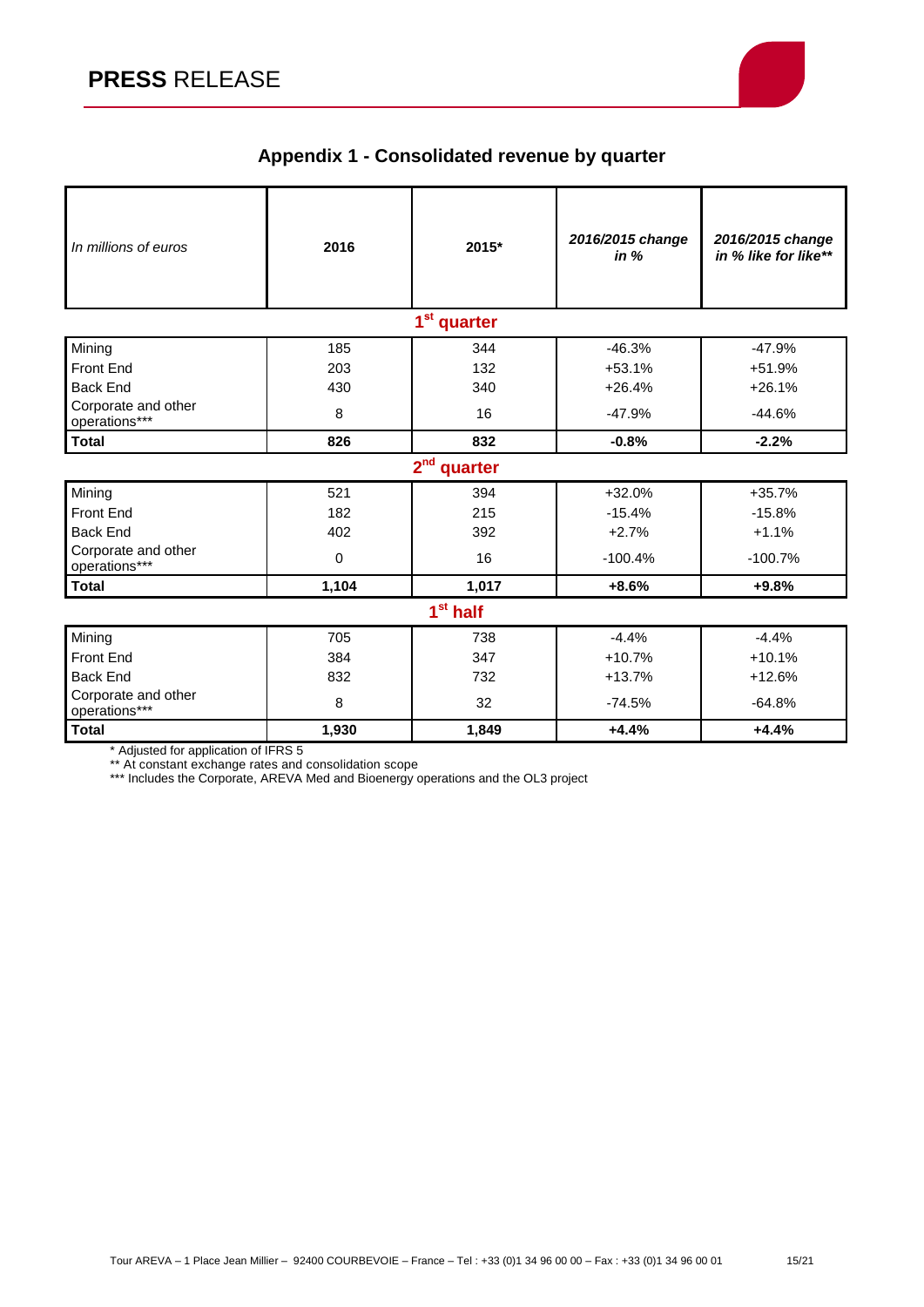# **PRESS** RELEASE



| In millions of euros                                                                                                                                                       | H1 2016                               | H1 2015*                          | Change<br>16/15                                                                          |
|----------------------------------------------------------------------------------------------------------------------------------------------------------------------------|---------------------------------------|-----------------------------------|------------------------------------------------------------------------------------------|
| <b>Revenue</b>                                                                                                                                                             | 1,930                                 | 1,849                             | +€81 $m$                                                                                 |
| Other income from operations<br>Cost of sales<br><b>Gross margin</b>                                                                                                       | 2<br>(1,613)<br>320                   | 8<br>(1,624)<br>233               | $-66m$<br>$+€11 m$<br>+€87 m                                                             |
| Research and development expenses<br>Marketing and sales expenses<br>General and administrative expenses<br>Other operating income and expenses<br><b>Operating income</b> | (55)<br>(23)<br>(104)<br>(52)<br>86   | (54)<br>(26)<br>(88)<br>(62)      | $+ \epsilon$ 0 m<br>$-€1 m$<br>+ $\not\in$ 3 m<br>$-£16m$<br>$+ 10 M \epsilon$<br>+€82 m |
| Share in net income of associates and joint ventures                                                                                                                       | (11)                                  | (11)                              | $+ \epsilon$ 0 m                                                                         |
| Operating income after share in net income of<br>joint ventures and associates                                                                                             | 74                                    | (7)                               | +€81 m                                                                                   |
| Income from cash and cash equivalents<br>Gross borrowing costs<br><b>Net borrowing costs</b><br>Other financial income and expenses<br>Net financial income                | 14<br>(178)<br>(165)<br>(59)<br>(223) | 11<br>(101)<br>(90)<br>46<br>(44) | $+€3 m$<br>$-677m$<br>$-£75m$<br>$-€105 m$<br>$-€179 m$                                  |
| Income tax                                                                                                                                                                 | (45)                                  | (61)                              | $+€16$ m                                                                                 |
| Net income from continuing operations                                                                                                                                      | (194)                                 | (111)                             | $-683m$                                                                                  |
| Net income after tax from operations sold,<br>discontinued or held for sale<br>Net income for the period                                                                   | 7<br>(187)                            | (100)<br>(211)                    | +€107 $m$<br>$+€24 m$                                                                    |
| Including net income attributable to minority interests<br>Net income attributable to owners of the parent                                                                 | (67)<br>(120)                         | (5)<br>(206)                      | -€62 m<br>+€86 m                                                                         |
| <b>Comprehensive income</b>                                                                                                                                                | (523)                                 | 69                                | -€592 m                                                                                  |
| Average number of shares outstanding, excluding<br>treasury shares                                                                                                         | 382,255,2<br>61                       | 382,298,000                       | $-42,739$                                                                                |
| Basic earnings per share (in euros)                                                                                                                                        | $-60.31$                              | $-60.54$                          | +€0.23                                                                                   |
|                                                                                                                                                                            |                                       |                                   |                                                                                          |

## **Appendix 2 – Statement of Income**

\* Adjusted for application of IFRS 5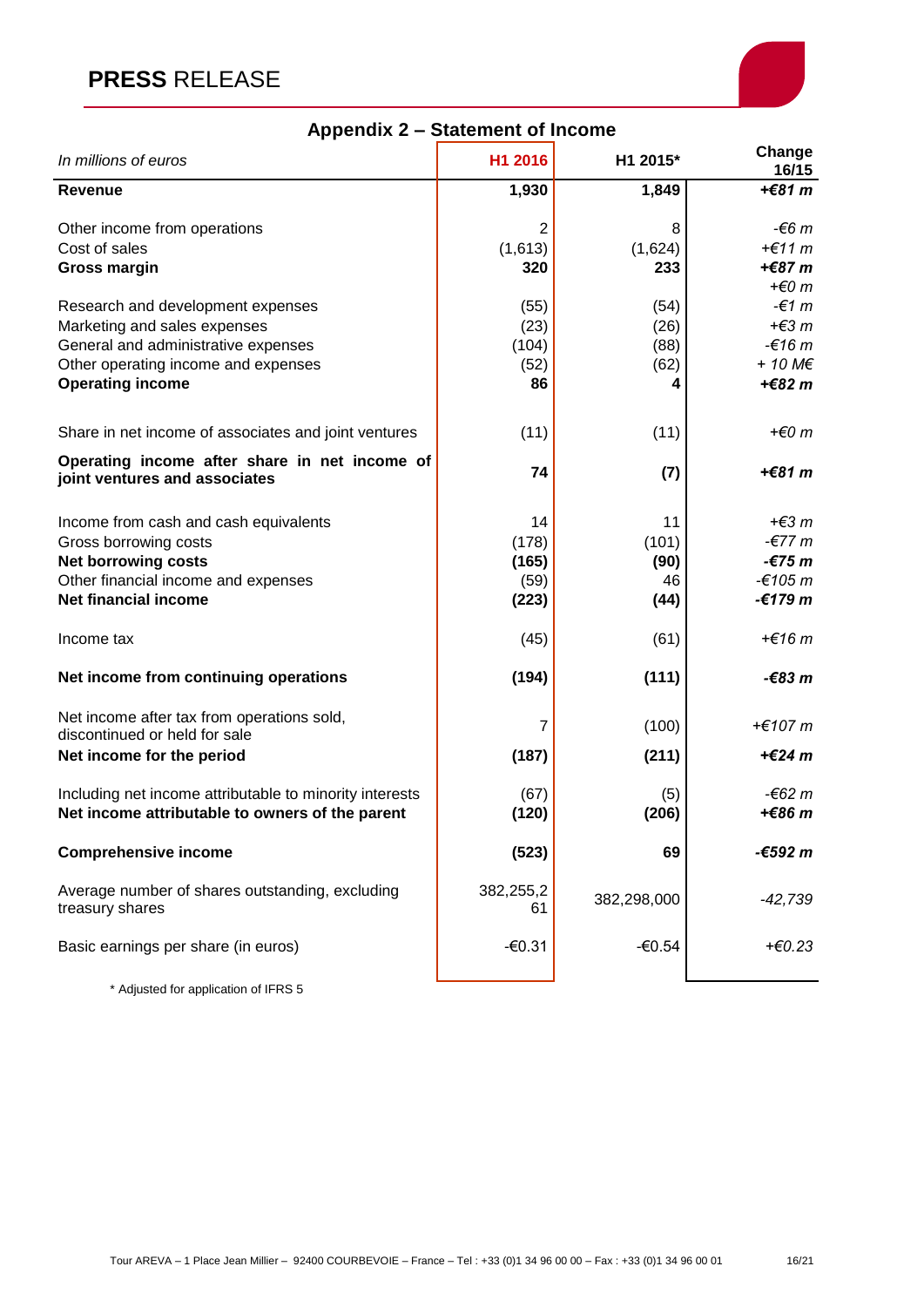# **PRESS** RELEASE



# **Appendix 3 – Statement of Consolidated Cash Flows**

| In millions of euros                                                                  | H1 2016 | H1 2015* | <b>Change 16/15</b> |
|---------------------------------------------------------------------------------------|---------|----------|---------------------|
| Cash flow from operations before interest and<br>taxes                                | 355     | 155      | +€200 m             |
| Net interest and taxes paid                                                           | (120)   | (80)     | -€40 m              |
| Cash flow from operations after interest and tax                                      | 234     | 75       | +€159 m             |
| Change in working capital requirement                                                 | (160)   | 329      | -€489 $m$           |
| Net cash flow from operating activities                                               | 75      | 404      | -€329 m             |
| Net cash flow from investing activities                                               | (281)   | (377)    | + $\epsilon$ 96 m   |
| Net cash flow from financing activities                                               | 2,014   | (361)    | +€2.375 bn          |
| Increase (decrease) in securities recognized at fair<br>value through profit and loss | 0       | 35       | $-635m$             |
| Impact of foreign exchange movements                                                  | 10      | 18       | $-68m$              |
| Net cash generated by operations sold, discontinued<br>or held for sale               | (529)   | (11)     | $-€518 m$           |
| Increase / (decrease) in net cash                                                     | 1,289   | (293)    | +€1.582 bn          |
| Net cash at the beginning of the period                                               | 745     | 1,556    | $-6811 m$           |
| Cash at the end of the year                                                           | 2,034   | 1,263    | +€771 m             |
| Short-term bank facilities and non-trade current<br>accounts (credit balances)        | 69      | 49       | $+€20 m$            |
| Less: Net cash from (used in) operations held for<br>sale                             | (45)    | (17)     | $-628m$             |
| <b>Cash and cash equivalents</b>                                                      | 2,058   | 1,294    | +€764 m             |
| <b>Current borrowings</b>                                                             | 1,887   | 869      | +€1.018 bn          |
| Available net cash                                                                    | 171     | 425      | -€254 m             |

\* Adjusted for application of IFRS 5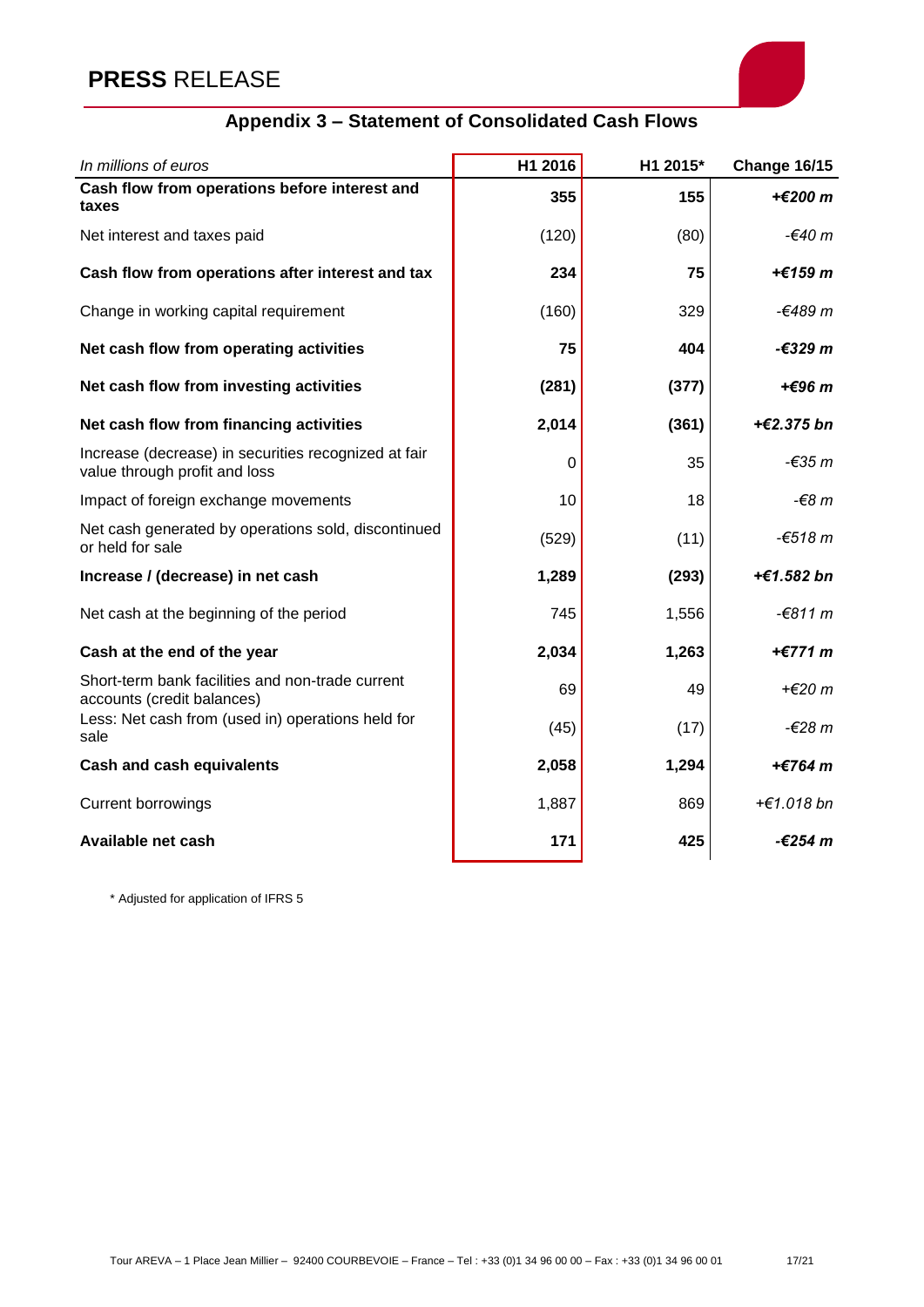

# **Appendix 4 – Condensed Balance Sheet**

|                                                            | 6/30/2016 | 12/31/2015 |
|------------------------------------------------------------|-----------|------------|
| <b>Assets</b>                                              | 22,027    | 22,005     |
| Net goodwill                                               | 1,257     | 1,272      |
| Property, plant and equipment (PP&E) and intangible assets | 9,225     | 9,290      |
| End-of-lifecycle assets (third party share)                | 167       | 178        |
| Assets earmarked for end-of-lifecycle operations           | 5,868     | 6,122      |
| Investments in joint ventures and associates               | 29        | 100        |
| Other non-current assets                                   | 395       | 573        |
| Deferred taxes (assets – liabilities)                      | 105       | 112        |
| Operating working capital requirement                      | (2,366)   | (2,718)    |
| Discontinued assets and operations                         | 7,347     | 7,076      |
| Shareholders' equity and liabilities                       | 22,027    | 22,005     |
| Equity attributable to owners of the parent                | (3,009)   | (2,516)    |
| Minority interests                                         | 98        | 235        |
| Provisions for end-of-lifecycle operations                 | 7,119     | 6,921      |
| Other current and non-current provisions                   | 5,581     | 5,683      |
| Net debt                                                   | 7,044     | 6,323      |
| Liabilities and operations held for sale                   | 5,240     | 5,320      |
| Other assets and liabilities                               | (46)      | 39         |
| Total - Condensed balance sheet                            | 22,027    | 22,005     |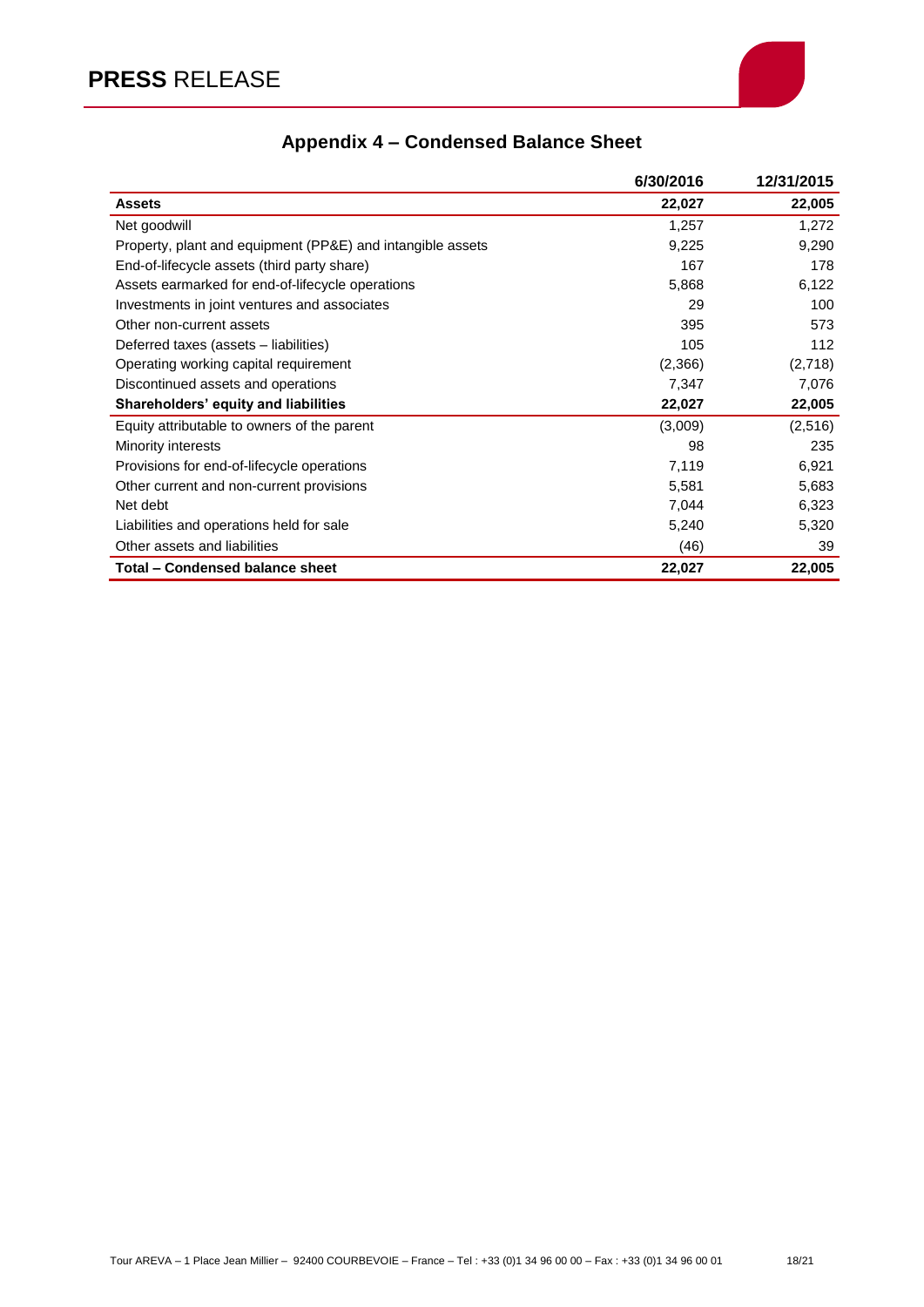

## **Appendix 5 – Key figures by Business Group**

|                                |         |          |                               | Change                     |
|--------------------------------|---------|----------|-------------------------------|----------------------------|
| In millions of euros           | H1 2016 | H1 2015* | <b>Variation</b><br>2016/2015 | 2016/2015<br>in % like for |
|                                |         |          |                               | like**                     |
| <b>Backlog</b>                 | 32,846  | 31,502   | +€1,344 m                     |                            |
| of which:                      |         |          |                               |                            |
| Mining                         | 9,421   | 9,575    | $-6155 m$                     |                            |
| <b>Front End</b>               | 11,507  | 12,150   | $-643 m$                      |                            |
| <b>Back End</b>                | 11,552  | 9,386    | +€2.167 bn                    |                            |
| Corporate & other operations** | 366     | 391      | $-625m$                       |                            |
| <b>Revenue</b>                 | 1,930   | 1,849    | + $€81 m$                     | $+4.4%$                    |
| of which:                      |         |          |                               |                            |
| Mining                         | 705     | 738      | $-633m$                       | $-4.4%$                    |
| <b>Front End</b>               | 384     | 347      | $+€37 m$                      | $+10.1%$                   |
| <b>Back End</b>                | 832     | 732      | +€101 $m$                     | $+12.6%$                   |
| Corporate & other operations** | 8       | 32       | $-624m$                       | $-64.8%$                   |
| <b>Operating income</b>        | 86      | 4        | $+€82 m$                      |                            |
| of which:                      |         |          |                               |                            |
| Mining                         | 21      | 139      | $-£118 m$                     |                            |
| <b>Front End</b>               | (44)    | (23)     | $-621 m$                      |                            |
| <b>Back End</b>                | 93      | (16)     | +€109 m                       |                            |
| Corporate & other operations** | 15      | (97)     | +€112 $m$                     |                            |
| <b>EBITDA</b>                  | 310     | 226      | +€84 $m$                      |                            |
| of which:                      |         |          |                               |                            |
| Mining                         | 346     | 242      | +€104 $m$                     |                            |
| <b>Front End</b>               | 94      | 119      | $-625m$                       |                            |
| <b>Back End</b>                | 237     | 87       | +€150 $m$                     |                            |
| Corporate & other operations** | (367)   | (222)    | $-6144 m$                     |                            |
| <b>Operating cash flow</b>     | (121)   | 221      | -€342 m                       |                            |
| of which:                      |         |          |                               |                            |
| Mining                         | 206     | 236      | -€30 m                        |                            |
| <b>Front End</b>               | (130)   | (213)    | $+€83 m$                      |                            |
| <b>Back End</b>                | 117     | 391      | $-€274 m$                     |                            |
| Corporate & other operations** | (314)   | (192)    | $-€122 m$                     |                            |

\* Adjusted for application of IFRS 5

\*\* At constant exchange rates and consolidation scope

\*\*\* Includes the Corporate, AREVA Med and Bioenergy operations and the OL3 project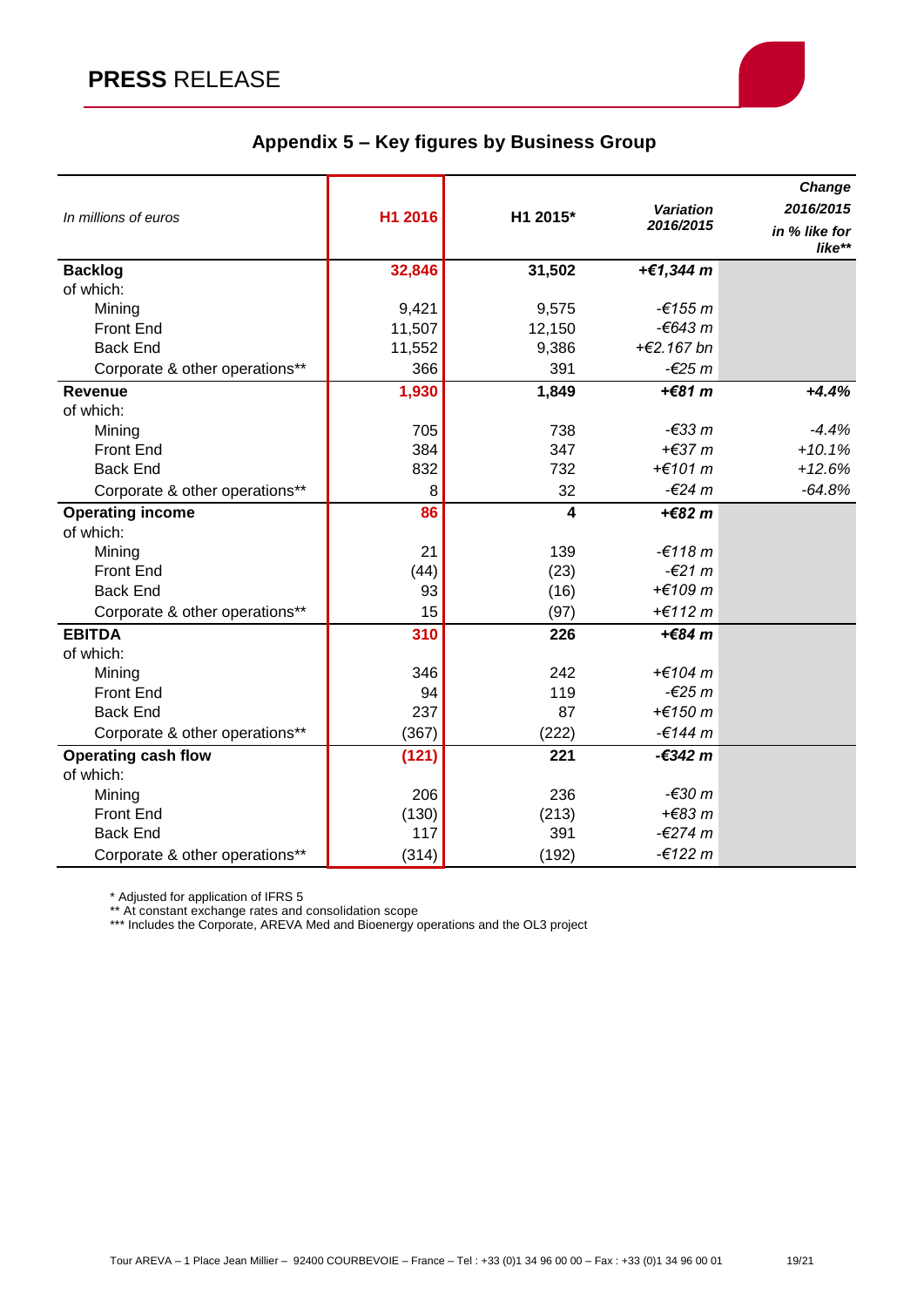

## **Appendix 6 – Definitions**

**Like-for-like (LFL):** at constant exchange rates and consolidation scope.

**Operating working capital requirement (operating WCR)**: Operating WCR represents all of the current assets and liabilities related directly to operations. It includes the following items:

- o inventories and work-in-process,
- o trade accounts receivable and related accounts,
- o advances paid,
- o other accounts receivable, accrued income and prepaid expenses;
- o minus: trade accounts payable and related accounts, trade advances and prepayments received (excluding interest-bearing advances), other operating liabilities, accrued expenses, and deferred income;

Note: Operating WCR does not include non-operating receivables and payables such as income tax liabilities, amounts receivable on the sale of non-current assets, and liabilities in respect of the purchase of non-current assets.

**Backlog**: The backlog is valued based on economic conditions at the end of the period. It includes firm orders and excludes unconfirmed options. Orders in hedged foreign currencies are valued at the rate hedged. Non-hedged orders are valued at the rate in effect on the last day of the period. The backlog reported for long-term contracts recorded under the percentage of completion method and partially performed as of the reporting date is equal to the difference between (a) the projected sales revenue from the contract at completion and (b) the sales revenue already recognized for this particular contract. Accordingly, the backlog takes into account escalation and price revision assumptions used by the group to determine the projected revenue at completion.

**Net cash flow from company operations**: the net cash flow from company operations is equal to the sum of the following items:

- o operating cash flow,
- o cash flow from end-of-lifecycle operations,
- o change in non-operating receivables and liabilities,
- o financial income,
- o tax on financial income,
- o dividends paid to minority shareholders of consolidated subsidiaries,
- $\circ$  net cash flow from operations sold, discontinued and held for sale, and cash flow from the sale of those operations,
- o acquisitions and disposals of current financial assets not classified in cash or cash equivalents,
- $\circ$  financing of joint ventures and associates through shareholder advances, long-term loans and capital increases.

Net cash flow from company operations thus corresponds to the change in net debt, except for transactions with AREVA shareholders, and currency translation adjustments